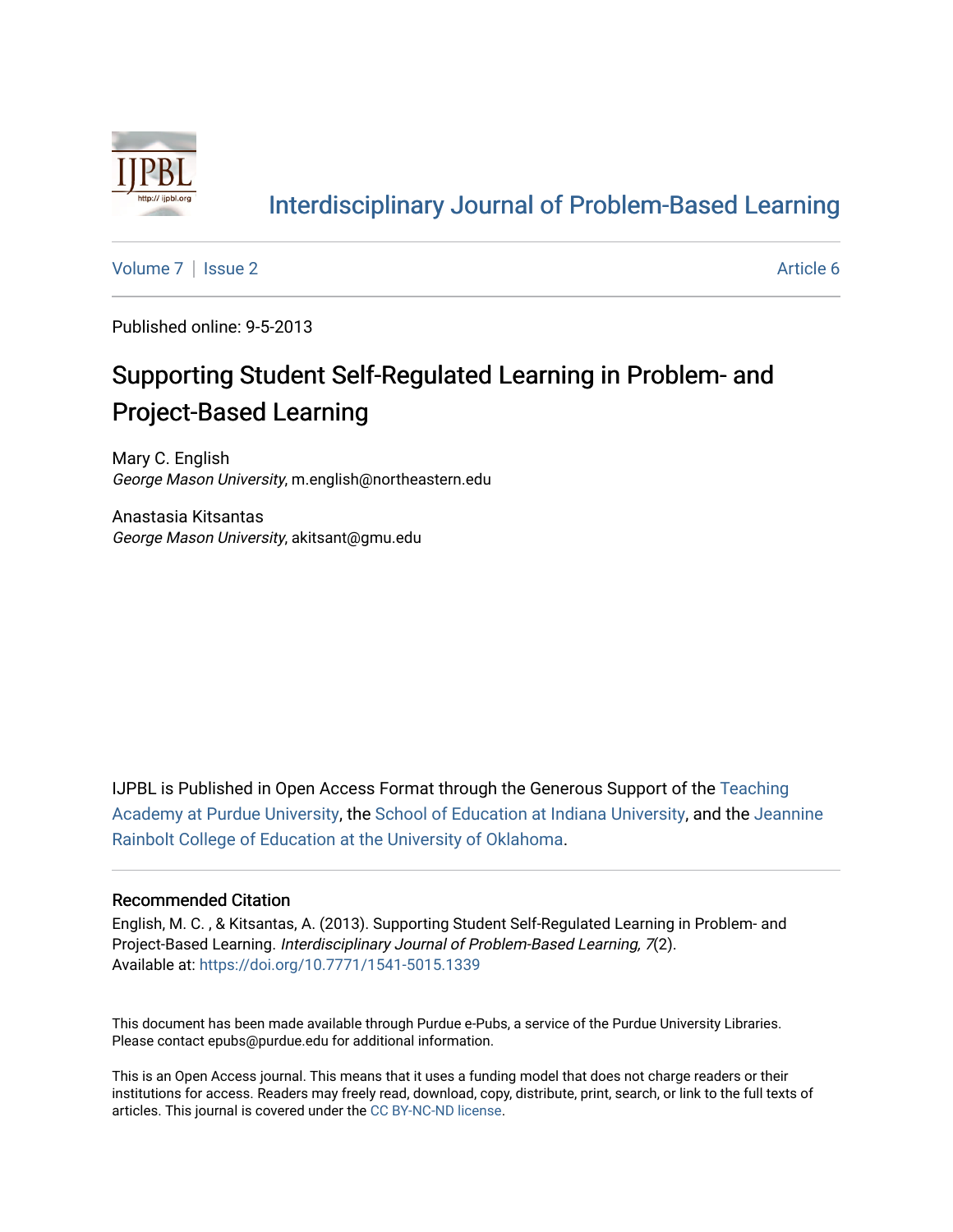# **Supporting Student Self-Regulated Learning in Problem- and Project-based Learning**

*Mary C. English and Anastasia Kitsantas*

### Abstract

In order to be successful in problem- or project-based learning (PBL), students must take responsibility for the learning process by setting goals, monitoring, reflecting, and sustaining their motivation from the beginning of the project until the end. However, for many students, these processes do not occur naturally or easily. Therefore, the learning environment and teaching practices in PBL must be designed with intention to support students' self-regulated learning (SRL). This paper describes specific learning environment features and teaching practices that have been shown to foster student responsibility for learning in each phase of PBL, with the purpose of providing educators with guidance for developing SRL in PBL, and ultimately, student motivation and ability to learn. To accomplish this, a theoretical model of the relationship between PBL and SRL is presented, along with research-driven guidelines on how to promote student responsibility for learning in PBL.

Keywords: project-based learning, problem-based learning, PBL, self-regulated learning, self-directed learning

The Interdisciplinary Journal of Problem-based Learning • volume 7, no. 2 (Fall 2013)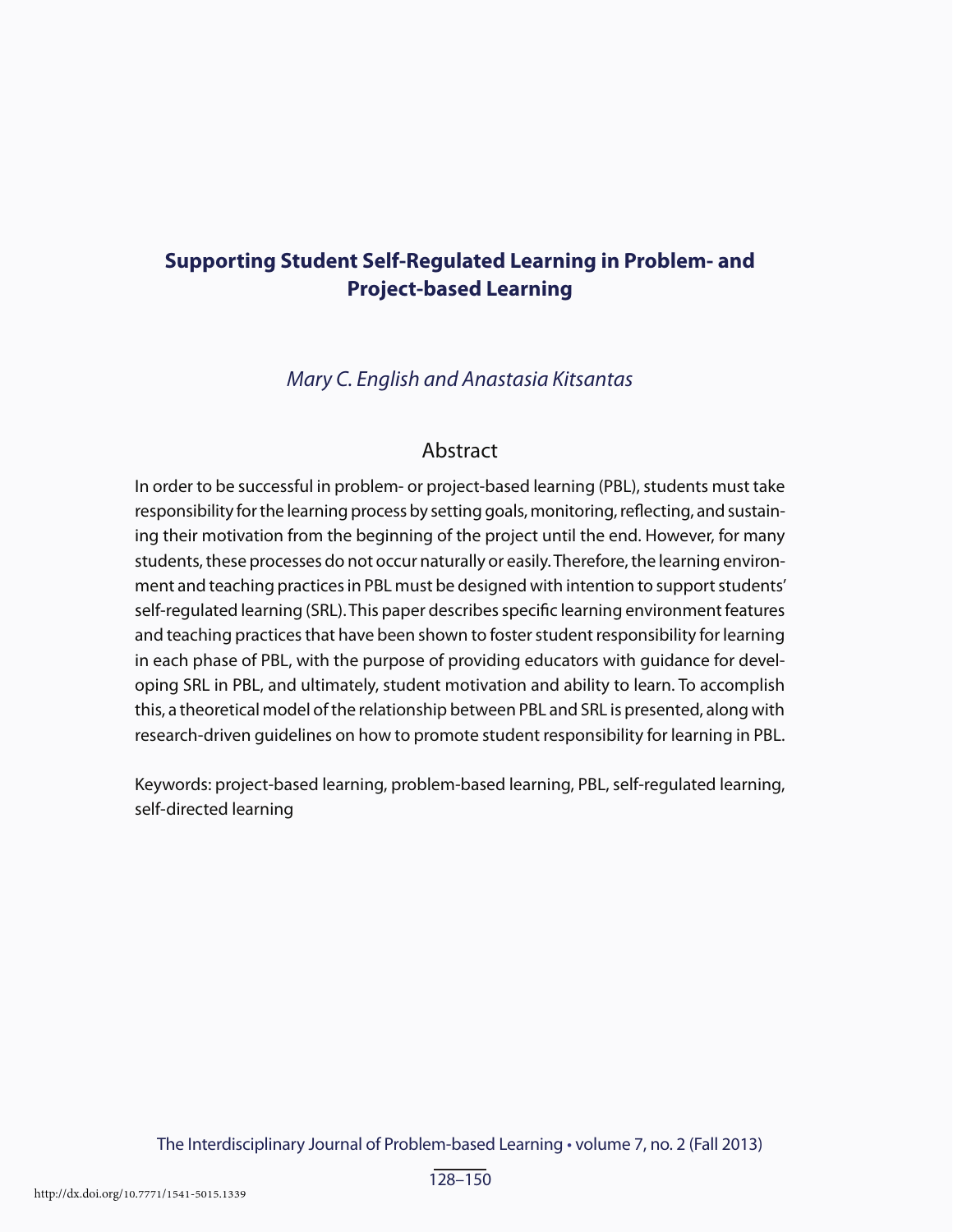#### Introduction

The student-centered, inquiry-based pedagogical approaches of problem-based learning and project-based learning, which are collectively referred to here as PBL, have been shown to be effective for facilitating knowledge acquisition and retention (Dochy, Mein, Van Den Bossche, & Gijbels, 2003; Mergendoller, Maxwell, & Bellisimo, 2006; Penuel, Means, & Simkins, 2000; Ross, Sanders, Wright, Stringfield, Wong, & Alberg, 2001), supporting the development of important real-world skills such as solving complex problems, thinking critically, analyzing and evaluating information, working cooperatively, and communicating effectively (Duch, Groh, & Allen, 2011), and for developing flexible knowledge (Boaler, 1997). Further, studies have found PBL to engage students and help them learn how to learn (Newmann, 1991; Newman, Wehlage, & Lamborn, 1992). However, to effectively engage in PBL, students must become responsible for their learning and actively participate in the processes of constructing knowledge and making meaning (Mergendoller, Markham, Ravitz, & Larmer, 2006). For many students, this role conflicts with deeply ingrained habits they have developed through more familiar classroom experiences, in which they have been passive recipients of knowledge (Hung, 2011; Ladewski, Krajcik, & Harvey, 1994; Rasku-Puttonen, Eteläpelto, Arvaja, & Päivi Häkkinen, 2003). In order for the potential of student-centered, inquiry-based approaches to be realized, students must make the shift to their new role as active learners and develop self-regulated learning (SRL) skills. SRL refers to the extent to which learners are metacognitively, motivationally, and behaviorally active in their own learning process (Zimmerman, 1989). Self-regulated learners are able to set goals, plan a course of action, select appropriate strategies, self-monitor, and self-evaluate their learning. They are also intrinsically motivated to learn and report high self-efficacy for learning and performance (Zimmerman & Kitsantas, 2005). Numerous research studies provide evidence that self-regulation is highly predictive of student's academic performance (Zimmerman, 2000, 2008, 2013; Zimmerman & Kitsantas, 1999, 2005). In fact, student inability to self-regulate learning behaviors is related to academic learning difficulties and low motivation (Bembenutty, Cleary, & Kitsantas, 2013; Zimmerman & Schunk, 2008). SRL is an essential skill for effective learning in PBL.

Related to SRL is the construct of self-directed learning (SDL). SDL has been defined in PBL literature as a student's preparedness to engage in learning activities defined by the student, rather than by the teacher (Schmidt, 2000). Like SRL, this definition of SDL considers both motivation to learn autonomously, as well as abilities to do so. SDL in some cases has been used synonymously with SRL (Zimmerman, 2000).

Several studies have examined whether SRL and SDL are promoted in PBL environments. Some have generated evidence that SRL and SDL are fostered in PBL environments (Blumberg 2000; Kivela & Kivela, 2005; Sungur & Tekkaya, 2006), while other studies have found that SDL is supported by specific features of PBL (Hmelo & Lin, 2000). In other cases,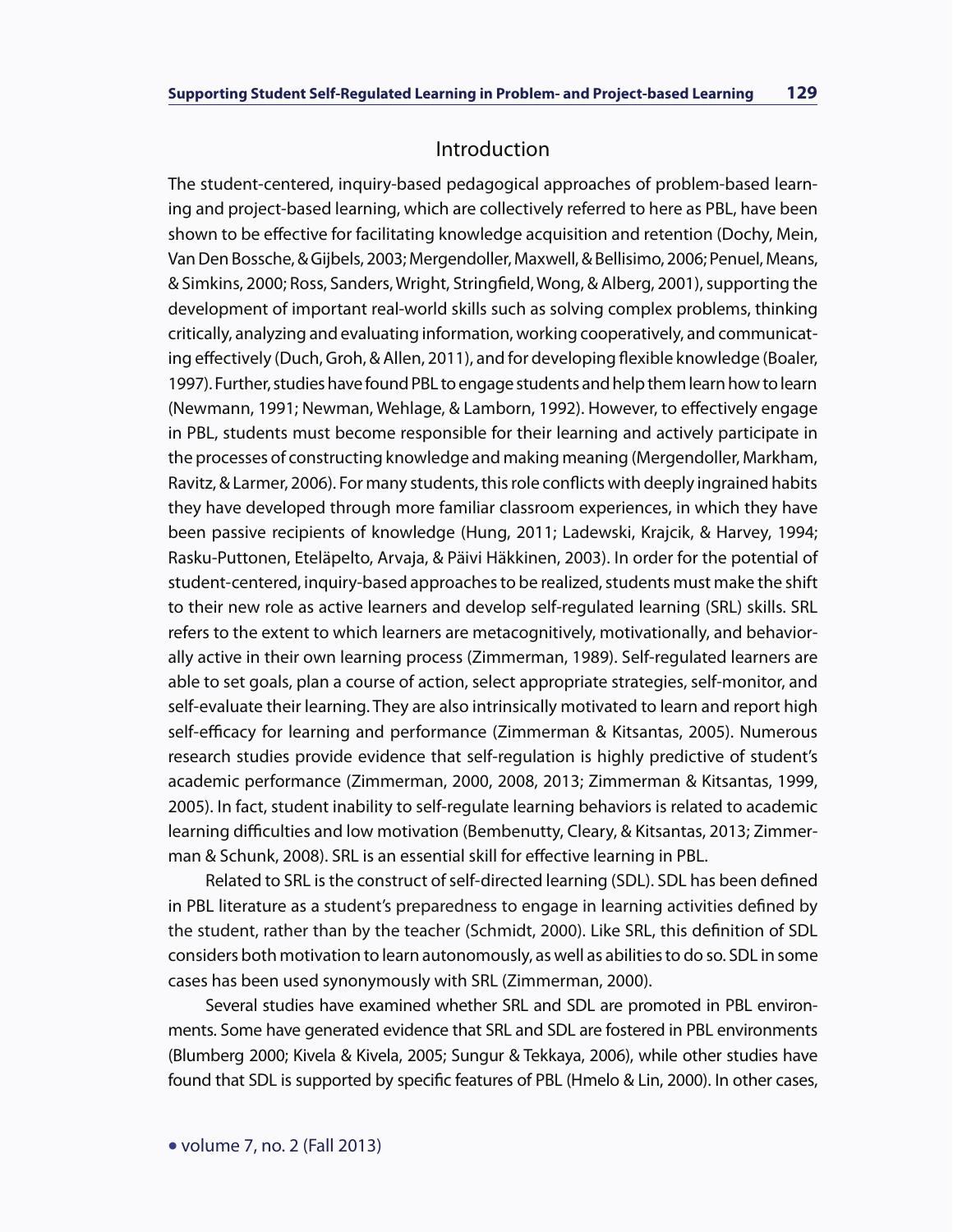SDL development has been shown to be dependent on the size of student groups (Lohman & Finkelstein, 2000). In contrast, some have failed to find evidence that PBL fosters student responsibility for learning (Lloyd-Jones & Hak, 2004). These mixed findings suggest that SRL and SDL in PBL are dependent on multiple variables, including various features of the learning environment. Some studies have provided guidance for supporting related processes of agency (Polman, 2004), responsibility for learning (Peters, 2010), ownership of content (Clayton & Ardito, 2009), and self-directedness (Glazewski & Ertmer, 2010) in PBL. These studies show that the development of such processes is complex, and is shaped by multiple variables, including the nature and structure of the project or problem, support for student articulation and reflection, dialogic structures, activity structures, and level of teacher-directedness versus student autonomy. Taken together, the evidence from these studies suggests that the development of SRL processes in PBL cannot be assumed, and that teachers must be intentional in the design of the learning environment and the enactment of support strategies.

Building on this body of literature, we sought to provide educators with guidance for developing SRL in PBL, for the purpose of supporting students' transition to the role of actively engaged learner. To accomplish this, we present a model that illustrates the relationship of PBL and SRL over three coinciding phases, and, based on the literature, we describe specific learning environment features and teaching practices that have been shown to foster SRL processes in each of the phases. We believe that framing the literature from this unique perspective adds to the understanding of the dynamic relationship between the learning environment and the learner's ability to self-regulate in PBL, and may assist educators in more effectively targeting the development of self-regulated learning throughout the PBL process.

## PBL Definitions and Features

Project based learning has been defined as "a systematic teaching method that engages students in learning knowledge and skills through an extended inquiry process structured around complex, authentic (real-life) questions and carefully designed products and tasks" (Buck Institute for Education, 2003, p. 4). Similarly, problem based learning has been defined as an instructional method in which students learn through facilitated problem solving that centers on a complex problem that does not have a single correct answer (Hmelo-Silver, 2004). While there are distinctions that define problem based learning and project based learning, Kolodner et al. (2003) found that these and other inquiry approaches are similar in that they engage students as researchers, prompting students to learn how to ask important questions, design and conduct investigations, collect, analyze, and interpret data, and apply what they have learned to new problems or situations. Savery (2006) provided a list of essential features of problem based learning, including an interdisciplinary approach, activities that are authentic or valued in the real world, and problems that are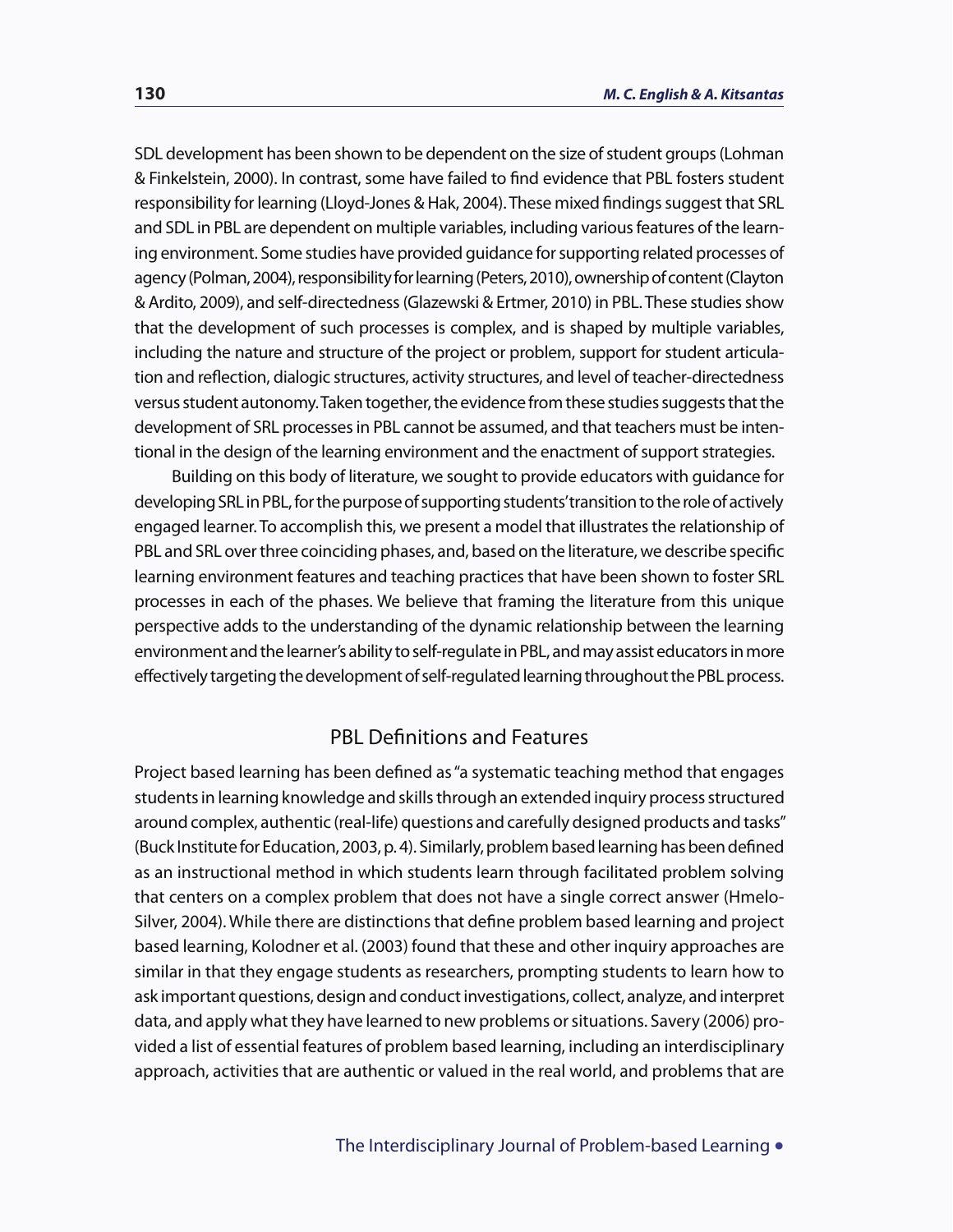ill-structured. In addition, Savery (2006) emphasized that students must have responsibility for their own learning, that student collaboration is essential, that information collected by individuals must inform the group's decision-making process about the problem, and that the closing analysis and discussion of principles and concepts learned are essential. Additional features on the list include self- and peer-assessment, as well as regular assessment of student progress on knowledge and process. Finally, according to Savery's list, problem based learning must be the pedagogical base of the curriculum, rather than part of a didactic curriculum (2006). These salient features are closely aligned with key concepts of project based learning, as described by Buck Institute for Education (2003). Given the close resemblance between project based learning and problem based learning, we do not distinguish between the two approaches and refer to these pedagogical approaches collectively as PBL.

# Learning Challenges of PBL Environments

In PBL environments, students learn primarily by constructing knowledge and making meaning through iterative processes of questioning, active learning, sharing, and reflection (Blumenfeld et al., 1991). Students work together in groups to conduct research, apply logic and reasoning, and devise solutions to complex problems. The teacher's primary role in PBL is to structure activities to stimulate motivation and encourage reflection, and to facilitate learning through scaffolding, feedback, guidance, and prompts for thinking. The student's role in PBL is to take responsibility for their learning and make meaning of the knowledge and concepts they encounter. To do this effectively, it is clear that students in the PBL environment must be motivated to learn and be able to focus their efforts and attention appropriately, monitor and evaluate their progress, and seek help as needed. However, teachers report that many students do not possess these skills (Brush & Saye, 2001; English, 2013). In a recent study, newly prepared PBL teachers frequently cited student struggles such as lack of motivation, lack of ability to take responsibility for learning, poor behavior, and negative attitudes about PBL as hindering factors in PBL implementation efforts (English, 2013).

While studies have documented challenges that students face as they learn to learn in PBL, Caine, Caine, and McClintic (2002) posit that almost all individuals have an internal drive to understand or construct personal meaning in response to the world around them. Further, Bransford, Brown, and Cocking (2000) claim that humans are goal-directed agents who actively seek information. The disconnect between these statements about the inherent nature of humans as learners and teachers' observations of student struggles to take responsibility for learning is an indicator that students need support in harnessing their internal drive to learn. PBL teachers can provide such support by consciously cultivating behaviors, goals, beliefs, and strategies that lead to SRL.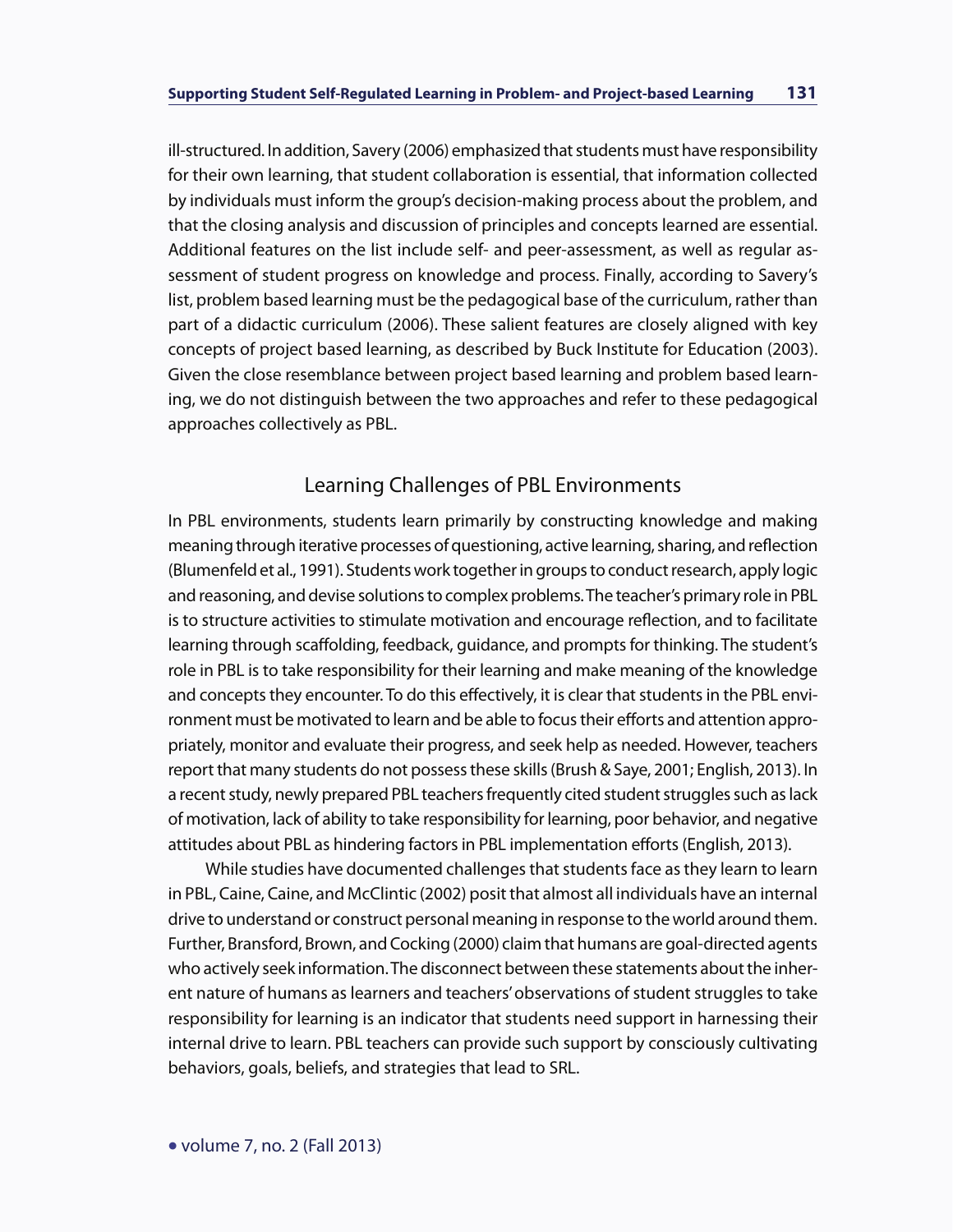#### Gradual Shift to New Teaching and Learning Roles

According to theorists, SRL is a developmental skill that is dependent upon the individual as well as characteristics of the environment (Zimmerman, 2000). This means that students may be at differing levels of ability to self-regulate when they are introduced to PBL, and that they can improve in the proper environment. Multiple studies have documented a gradual shift to increased use of SRL processes that takes place when teachers intentionally support their development. For example, in a five-year program of SRL research that took place in elementary classrooms, researchers found that when teaching practices were more supportive of SRL, students demonstrated higher levels of SRL (Perry, VandeKamp, Mercer, & Nordby, 2002). Specifically, using classroom observations of literacy activities, interviews with teachers and students, and student work, the researchers established that, over time, students in classrooms where SRL-supportive practices were employed were able to generate their own strategies for solving problems, they more frequently viewed mistakes as a means of learning, and they more frequently indicated a preference for more challenging tasks—all of which are indicators of SRL. Similarly, Clayton and Ardito (2009), who studied a middle school science teacher's efforts to "teach ownership," reported that while the teacher challenged—and even insisted—that students take on the higher order tasks and inquiry learning, this did not happen right away. Instead, students initially resisted, and sometimes refused the change in classroom authority structure, suggesting low motivation for learning and lack of know-how. However, the transfer of ownership for learning eventually happened. The authors noted that the transition took place on a continuum, with a gradual release of authority and a central focus on metacognition.

In another middle school example, Peters (2010) conducted a case study of a science classroom to explore an exemplary science teacher's implementation of a student-centered science unit with seventh-grade students who had no experience with student-centered instruction at the middle school level. Through daily observations of a four-week unit, the researcher found that in the beginning of the shift to a student-centered inquiry approach, students perceived the teacher as the only person who had the answers, and that they were dependent on immediate teacher evaluation of their answers. Further, it was observed that the students in this class were used to receiving step-by-step instructions and expressed discomfort with having to engage in thinking. Student responses in this case illustrate a lack of ability to self-regulate their learning. After two weeks of intentional efforts by the teacher to scaffold students' ability to learn, and to gradually fade out the level of structure, students had become more comfortable in the environment. This was demonstrated by students' ability to conduct independent research, to rely more heavily on each other for information, and by their increased comfort with asking the teacher clarifying questions—all of which rely on processes of SRL (Peters, 2010).

Similar research findings have also been reported at the post-secondary level. Following a study of the impact of pedagogy on self-regulated learning, White (2007) reported that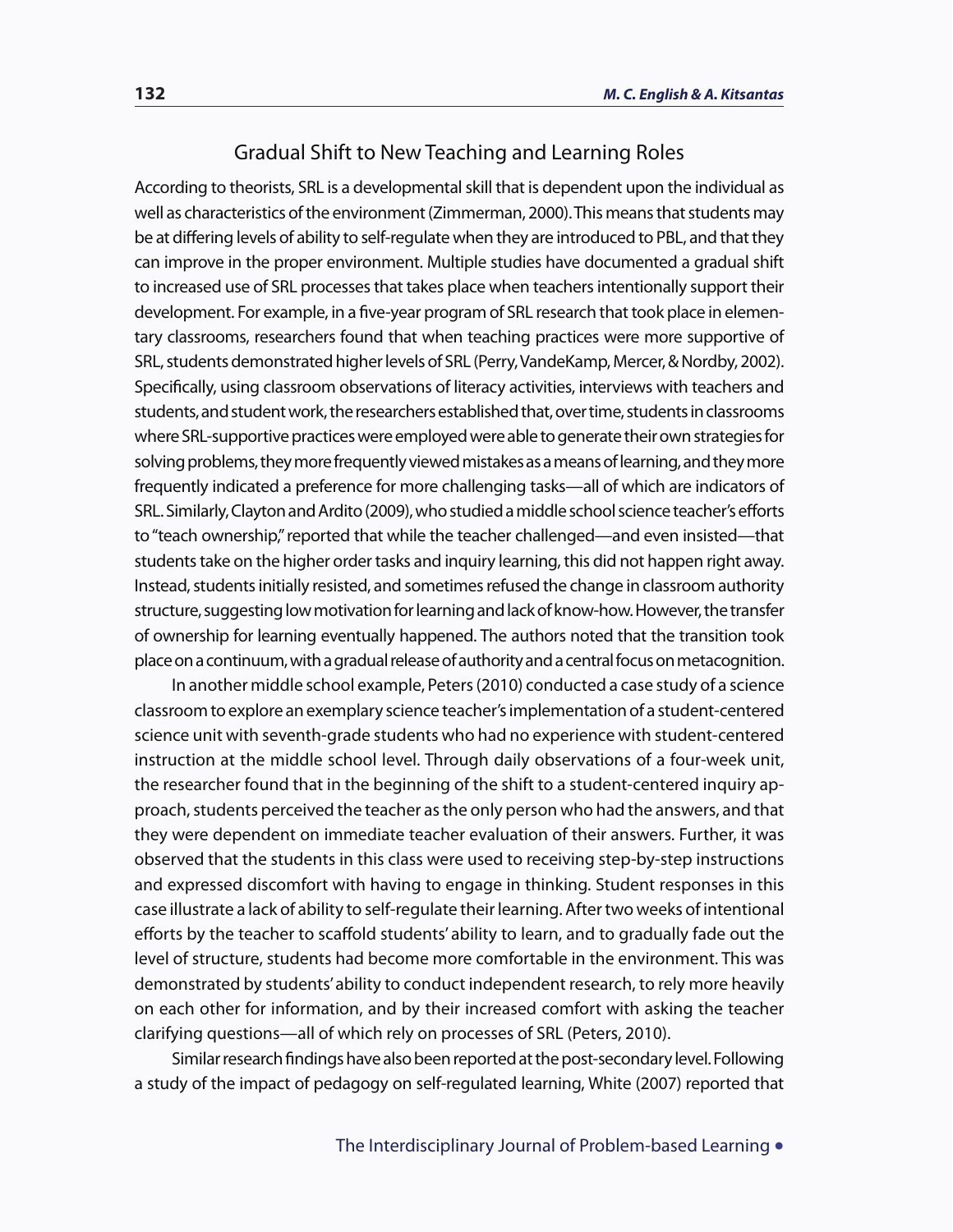during the first term of a PBL-based medical program, 18 students who were accustomed to traditional classrooms, where they learned primarily from reading and memorizing, lacked intrinsic motivation and ability to learn autonomously (White, 2007). Based on semistructured interviews with the students, the author found that the students were instead motivated primarily by attaining a high grade, and that they relied heavily on faculty to direct and control their learning—behaviors indicative of underdeveloped SRL skills. Based on an analysis of data collected through semi-structured interviews with students, the researcher concluded that with practice and increased clarity of the expectations for their performance, students improved in their ability to identify what they needed to know, set learning goals, and learn according to their own learning style and preference. The findings from this study provide further evidence of the developmental nature of SRL skills.

While these findings provide evidence that students have the potential to gradually develop SRL skills, the research on how specific SRL processes and motivational beliefs (such as self-efficacy and attributions) can be supported in each phase of PBL is limited. In the current manuscript, we propose a model of how the gradual transition to SRL can take place over the course of a project when students who are new to PBL are in an environment that supports SRL. Figure 1, which represents this model, illustrates that as teachers carefully fade the amount of direction they provide to students with appropriate structure, scaffolds, and guidance, students may simultaneously begin to develop SRL skills and construct knowledge during the problem or project. In the section below we describe the three phases of PBL and the SRL processes necessary in each phase.



Figure 1. A model depicting the relationships among the phases of PBL and SRL.

• volume 7, no. 2 (Fall 2013)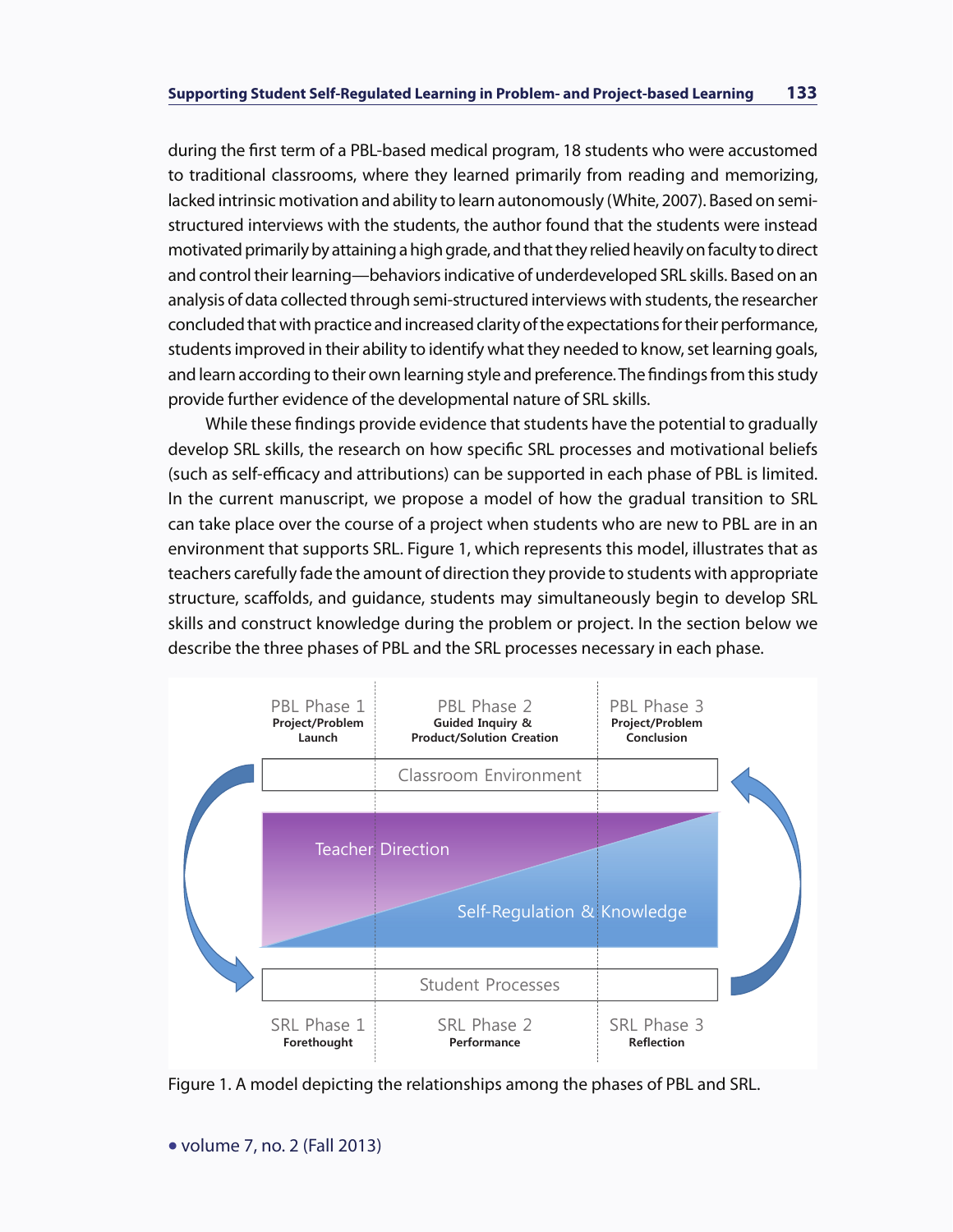#### A Theoretical Relationship between PBL and SRL Processes

Learning in PBL typically takes place through cycles of questioning, researching, applying logic and reasoning, developing and testing hypotheses, evaluating evidence, synthesizing information, and integrating peer and teacher input that lead to deeper levels of understanding (Mergendoller et al., 2006). These activities occur in three main phases: 1) project/problem launch, 2) guided inquiry and product/solution creation, and 3) project/problem conclusion (Mergendoller et al., 2006). According to the social cognitive perspective, self-regulatory processes fall into three cyclical phases: 1) forethought, 2) performance or volitional control, and 3) self-reflection (Zimmerman, 2000). In this section, we propose that a dynamic, reciprocal relationship exists between PBL activities in the classroom and the SRL processes that are internal to the student. Given the nature of this relationship, each phase of PBL presents opportunities for specific self-regulatory processes to be employed; in turn, effective self-regulated learning can improve performance in all three phases of PBL. Linking the specific activities in each phase of PBL to corresponding SRL processes to be cultivated offers a framework for focusing educators' efforts to foster SRL. The three phases of PBL and the role of SRL processes in each PBL phase are described below.

#### *Phase 1*

During Phase 1 of PBL (Project/Problem Launch), students gain an understanding of the driving question (essential question or problem statement), the learning goals, and their "need to know" (Mergendoller et al., 2006). A hypothetical example of a driving question is "what can we do to protect endangered animals?" This is a complex question that does not have one correct answer or one correct path for learning. To answer this question, rather than looking up the answer in a textbook, students would rely on existing knowledge, inquiry, and other learning processes to construct an original response. In this example, the goal of the lesson is to learn more about animal habitats and how ecosystems work, and students are given the choice of what specific animal to study.

This phase of PBL relates to the forethought phase of SRL. There are two separate categories of forethought processes: Task analysis (goal setting, strategic planning, etc.), and motivational beliefs (stemming from sources such as self-efficacy beliefs, task interest, expectations for success, etc.) (Zimmerman, 2000). During this phase, SRL processes that support the PBL activities include activating thoughts and feelings needed for motivation, generating vision, and activating prior knowledge. These processes enable learners to complete necessary PBL Project/Problem Launch tasks, such as developing intermediate goals, identifying the resources they will consult to find the needed information, establishing a timeline of tasks, establishing the roles of team members, and communicating plans.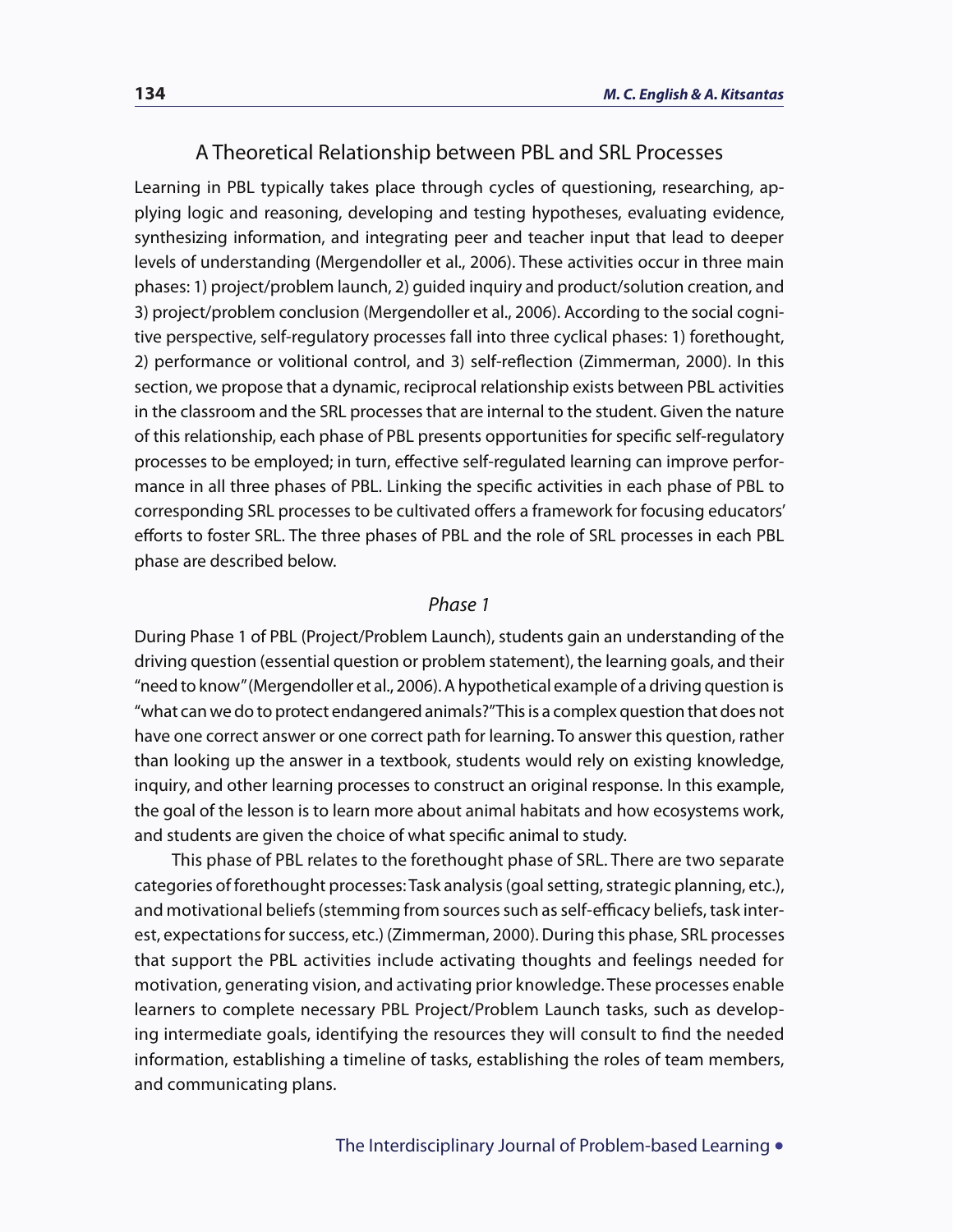During Phase 1 of the hypothetical PBL example given here, the teacher would facilitate a process that supports students in identifying what they already know about manatees and what they need to know. For example, students may already know that manatees are on the endangered species list. They may have learned in previous study that the manatee population is declining as a result of boat propeller strikes and construction run-off in the water. Their "need to knows" might include information such as what other environmental factors are negatively impacting manatees, what manatees need in their habitat to thrive, what circumstances led to the changes in the environment, why manatees are important to the ecosystem, and what can be done to make the conditions more favorable for manatees. The gap between what they know and what they need to know drives the plan for inquiry. The teacher's role in setting up the inquiry is to create the environment and allow students voice and choice in planning how to conduct the inquiry strategically and what resources to use.

Practices that have been shown to be effective in this phase of PBL include using a well-crafted driving question (Jonassen, 2000; Barron et al., 1998), conducting "launcher activities," (Kolodner et al., 2003), and providing handouts that outline the project or problem structure and key milestones (Polman, 2004). To further support the SRL processes related to Phase 1, when students are new to PBL, the teacher will need to provide more structure, explicit instruction, and modeling.

#### *Phase 2*

Phase 2 of PBL (Guided Inquiry and Product/Solution Creation) activities include iterative cycles of gathering information, making meaning, reflecting and testing findings (through evidence checking, experimentation, application of logic and reason, and input from peers and the teacher), and revising as needed (Mergendoller et al., 2006). Continuing with the hypothetical manatee example described above, students might consult web sites such as those published by National Wildlife Federation, Discovery TV, U.S. Fish and Wildlife Services, *National Geographic*, and the Save the Manatee Club. They might obtain books and videos from the library. They may also have an opportunity to speak with a local biologist about the topic, or visit a local aquarium for additional information. Students would discuss their findings with each other, interpret the findings, develop insights and discoveries, and make decisions about how best to present their conclusions.

This phase of learning corresponds to the performance or volitional control phase of SRL. In this phase, the SRL processes necessary to support knowledge construction include self-control and self-observation processes. Specific examples include managing strategy use, engaging in self-observation, monitoring progress toward the goal, and maintaining attention on important information related to goals. In Phase 2, students engage in complex learning tasks, such as choosing their own path to learning, construct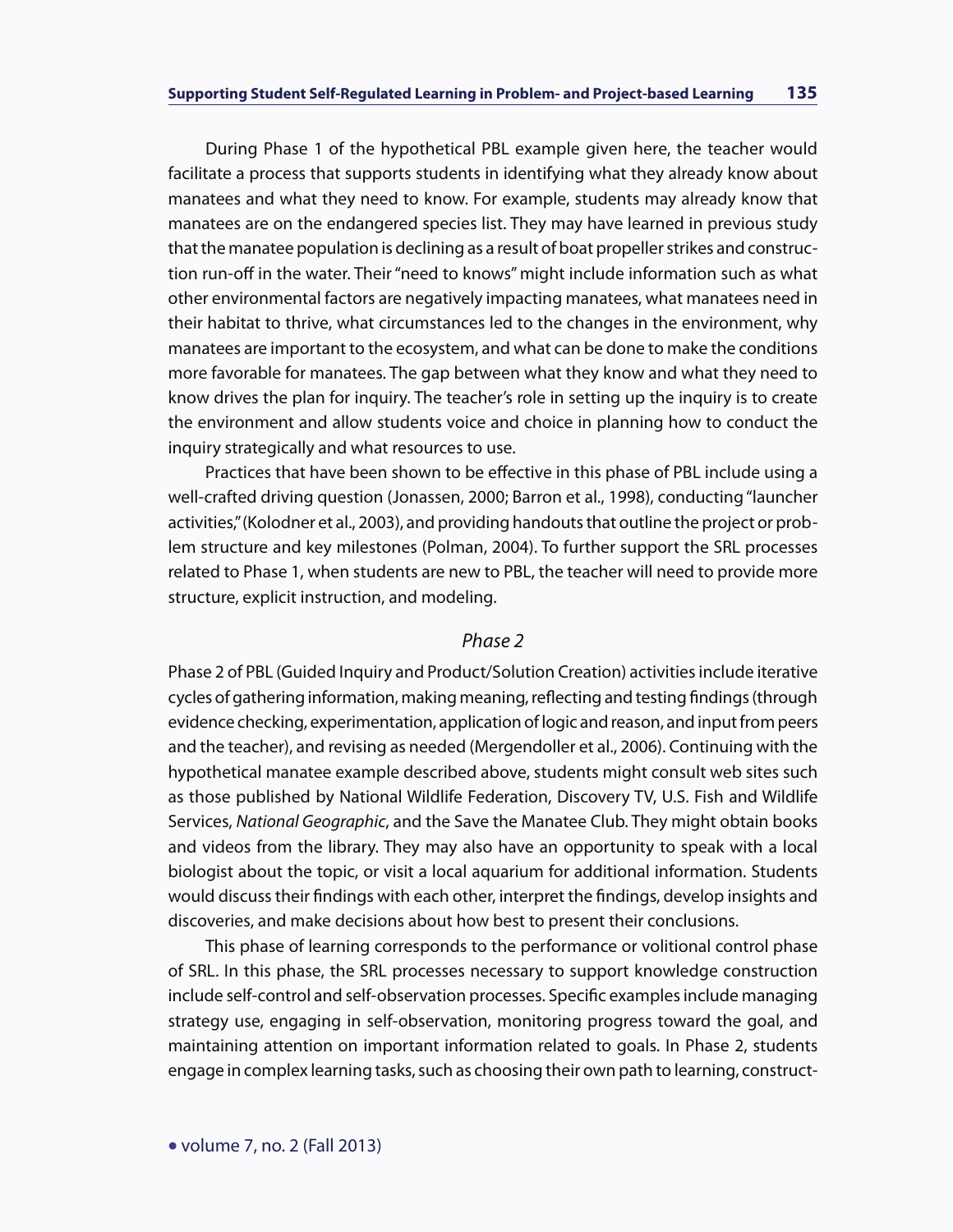ing meaning, reflecting, incorporating feedback, and revising their ideas. SRL is essential and must be supported.

In order to support students through this phase, teachers must focus on making students' thinking visible (Linn, 1995). As the teacher intentionally elicits the student's articulation of thoughts, reasoning, and processes, the student gains practice in self-observation, monitoring, and help-seeking, while the teacher is able to assess the student's level of understanding and progress, and ensure students are linking their activities to the learning goals. Thinking can be made visible through techniques such as whiteboarding (Kolodner et al., 2003), small and large group discussions (Davis, 2000), formative assessments (Barron et al., 1998), journaling (Schunk & Zimmerman, 2008), and prompts for explanation (Peters & Kitsantas, 2010; Davis, 2000).

In the current example, the teacher might ask to see students' draft findings, and then ask probing questions about the draft to examine thinking and understanding. If misunderstandings or misconceptions are identified, the teacher might ask how the conclusion was reached and, without giving them the answer, suggest that the student revisit their thinking, possibly offering prompts or cues. If the teacher sees patterns in misconceptions among multiple students, he or she might decide to provide some direct instruction, or facilitate a group discussion to clarify key points. Eventually, students apply their findings to create a final product or solution that not only answers the driving question, but also demonstrates their level of conceptual understanding and achievement of the learning goal.

#### *Phase 3*

During Phase 3 of PBL (Project/Problem Conclusion), students reflect on the overall learning outcomes and process outcomes, as they relate to the project goals and expectations (Mergendoller et al., 2006). This is a formal session that is designed with the intent to further the learning of the content and concepts as well as the learning process. During this phase, students share their project or solution and how they came to their conclusions. Phase 3 of the SRL model includes processes such as self-evaluation and self-reactions (Zimmerman, 2008). Using self-monitored outcomes, learners compare their own performance to standards, learn how others approached the problem, make strategic attributions about why they succeeded or failed at tasks throughout the project, assess whether they are satisfied with their performance, and identify adjustments that need to be made in their efforts to learn, such as seeking help from peers or the teacher.

In the current example, the final product might be a public service announcement (PSA) video designed to bring awareness to the problem of the declining manatee population and to provide information about steps the public can take to help. Students could share their final products with the teacher and their peers, as well as members of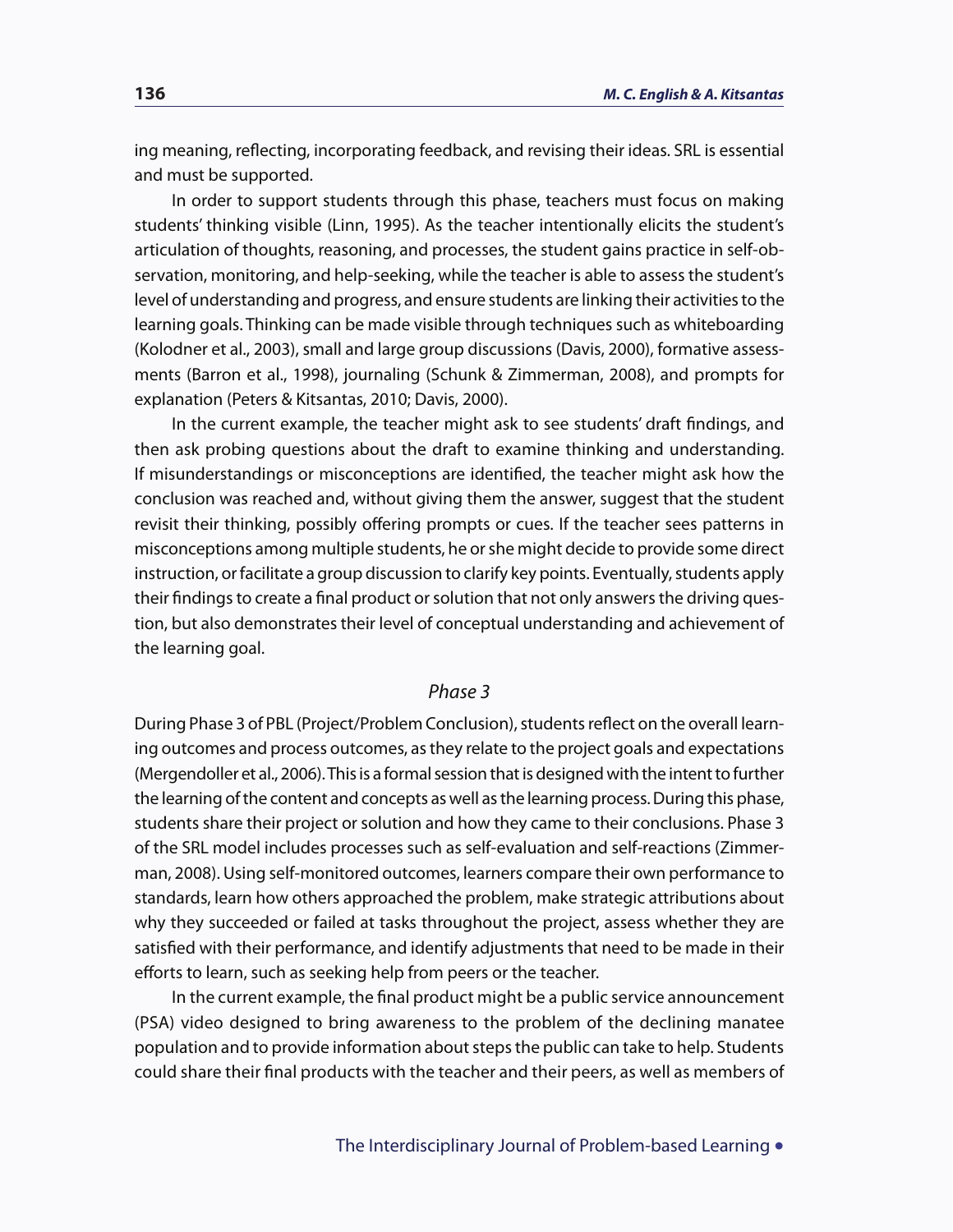the community, who could provide feedback about whether the PSA was informative and whether it might influence their behaviors. As students share their products and processes with an audience, they continue to learn through other students by seeing how others approached the problem and from feedback and questions they receive from the audience.

During this phase, the learner reflects on new knowledge and conceptual understanding and on the learning process itself. The teacher's role in this stage is to encourage peer evaluation and reflection, to facilitate peer-to-peer comparisons, and to continually relate findings back to the learning goal. The teacher should also prompt students to share what worked well during the learning process and what they might do differently next time. This practice elicits the SRL process of self-evaluation. Further, to contribute to student self-efficacy and motivation, the teacher should provide praise focused on student efforts (not just the outcomes), and attribute successes to level of effort and use of effective strategies, rather than abilities (Schunk & Zimmerman, 2008).

Given PBL's emphasis on reflection, this pedagogy naturally provides opportunity for students to engage in self-judgment. However, in order to be more fully developed, teachers should target these processes directly. These SRL processes are not only critical to students' success in their current project, but they play a critical role in shaping students' forethought for future courses of action, such as adjusting goals and strategic planning. It is important to note that while Phase 3 of PBL is focused specifically on reflection, this is not the only time that reflection happens in PBL; in fact, ongoing reflection is critical to learning throughout the project or problem. Depending on the complexity of the task, the students may engage in multiple cyclical feedback loops.

In this section we proposed a relationship between PBL and SRL that take place over three corresponding phases. PBL provides an opportunity for specific SRL processes to be evoked in each of its phases; as SRL processes are evoked, learning in PBL is supported. Using this model as a framework for project design, educators will be enabled to better support the development of SRL in PBL. In the next section we present a review of literature that examines how teachers can provide support for SRL processes in each phase of PBL.

## Practical Application of the PBL-SRL Theoretical Relationship

Based on the theoretical relationship between PBL and SRL described above, this section highlights strategies, as reported in research, that teachers have employed to support student responsibility for learning, and how these strategies relate to the theory of SRL. It should be noted that the articles reviewed here do not focus on SRL, specifically. Rather, they use terms such as "agency," "student responsibility for learning," and "student ownership," all of which encapsulate processes of self-regulated learning.

• volume 7, no. 2 (Fall 2013)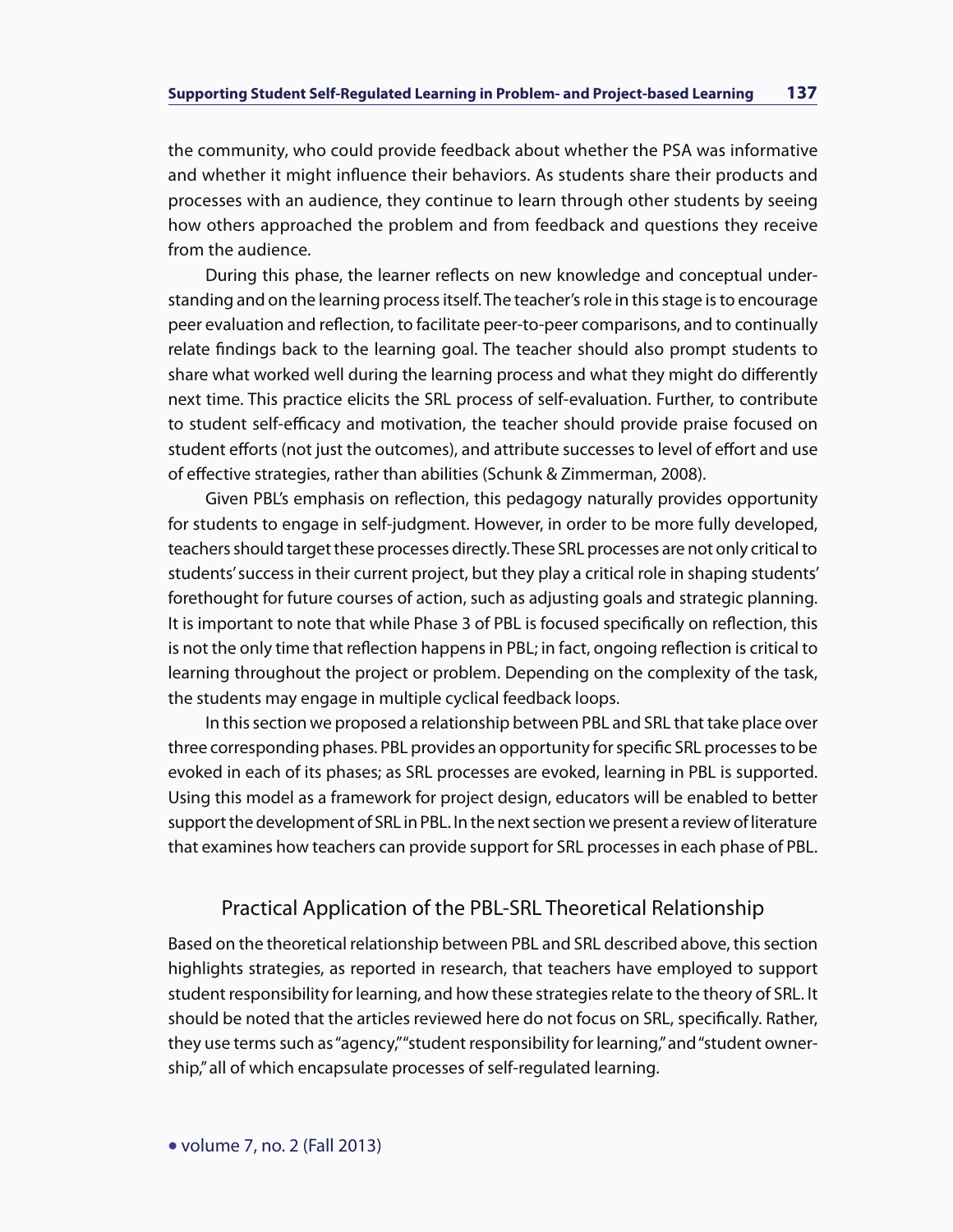#### *Phase 1: Project Launch*

During project launch, students gain an understanding of the driving question, activate their prior knowledge, and identify what they need to know and do to answer the driving question (Mergendoller et al., 2006). Learning is most effective in this phase of the project when students are able to skillfully employ SRL processes related to forethought. With strong skills in forethought, students are able to effectively recall prior learning, set incremental goals, select learning strategies that will help them achieve the learning goals, and generate the necessary motivation to carry out the inquiry. To support these SRL processes in the beginning of the project, when students are new to PBL, the teacher will need to provide more structure, explicit instruction, and modeling. Additional practices that researchers have found to be effective in this phase of PBL include using a well-crafted problem or driving question (Barron et al., 1998; Jonassen, 2000), conducting "launcher activities," (Kolodner et al., 2003), clearly stating the learning goals (Barron et al., 1998), and providing handouts that outline the project or problem structure and key milestones (Polman, 2004).

#### Well-crafted driving question

While PBL offers potential for deep, meaningful student learning experiences, without a well-crafted driving question (or problem statement) and appropriate support, students may become focused on the activity while losing sight of the learning goals (Barron et al., 1998)—particularly if they are not skilled in self-regulation. Jonassen (2000) created a typology of 11 different types of problems categorized by several characteristics, including structuredness. The degree of structuredness is one important consideration in developing problems, as problems that are too structured may dampen the motivation of high SRL learners, while problems that are too unstructured could lessen the motivation of low SRL learners.

#### Clearly stating the learning goals

Successful project or problem launch may be largely dependent on student engagement with the problem (Ertmer & Simons, 2006). One important strategy for doing this is making connections between the activities that are to be conducted and the concepts that are to be learned so that the activities are the vehicle for learning, and not the focus (Barron et al., 1998). An example of what happens when these connections are not made for students was reported in a study of sixth grade students who built and launched model rockets (Peterosino, 1998). The activity was designed to help students learn how the design of the rocket affects how high it goes when launched. The findings revealed that while the students who completed this activity were enthusiastic about it, many of them learned very little from it, and in fact, when asked, they were unclear about the purpose of the activity. It was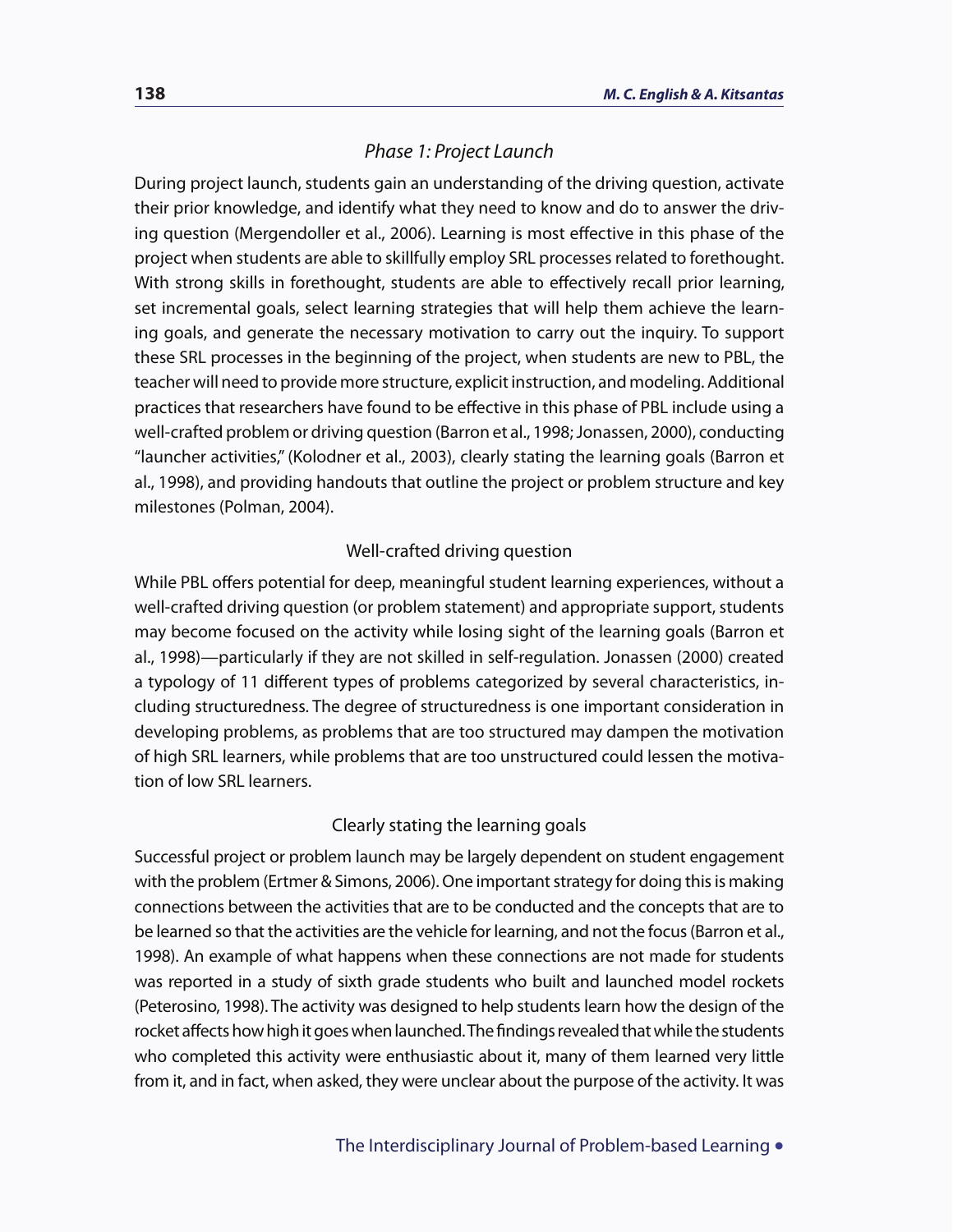concluded that this happened because clear connections between the activity and the goal were not made. In follow-up research, students were given specific questions to guide their inquiry: 1) Will the rockets go higher if we sand and paint them or leave them unfinished? 2) Will the number of fins have any effect on the height of the rockets? 3) Does the shape of the nose have an effect on the rocket height? Based on exit interviews with students, the researcher concluded that learning outcomes were improved with the revised project (Peterosino, 1998). This illustrates the gains that can be achieved by helping students focus their attention and linking activities to learning. As students are developing their ability to regulate their own learning, they need this type of direct and specific guidance to make connections between the learning activity and the learning goals.

#### Launcher activities

Launcher activities, or pre-project activities, that provide a model of desired behaviors can be effective in communicating expectations for student performance (Kolodner et al., 2003). In one example launcher activity, students watched the movie *Apollo 13* and then discussed how the scientists in the movie went about their work, and how they interacted with each other (2003). By doing so, students learned that they were expected to behave like the scientists they had observed.

In another example, pre-project activities were utilized as a means of scaffolding the learning process of middle school science students (Peters, 2010). Because the teacher in this case recognized the need to scaffold student responsibility for learning, she gave them an opportunity to practice this in a finite task prior to the project launch. She did this by assigning students to work together on a loosely structured lab activity that required them to figure out the details, work together to develop a response to a question, and then share and reflect on their findings. Launcher activities and pre-project practice activities are two examples of methods for igniting SRL processes before a project begins (Peters, 2010).

#### Activity Structures

Researchers have also found that students in PBL and other student-centered learning environments need to have freedom to be successful; however, the freedom needs to be balanced with structure (Polman, 2004; Peters, 2010). Research has shown that students in PBL environments that were too prescriptive lost sight of the learning because they were simply following step-by-step procedures. On the other hand, students in PBL environments that were not prescriptive enough either did not learn because they were focused on tinkering with the project (Barron et al., 1998), or because they became frustrated (Peters, 2010; Ertmer & Simons, 2006).

Through a case study, Polman (2004) explored how project unit activity structures were employed to provide some general structure in a PBL unit. The activity structures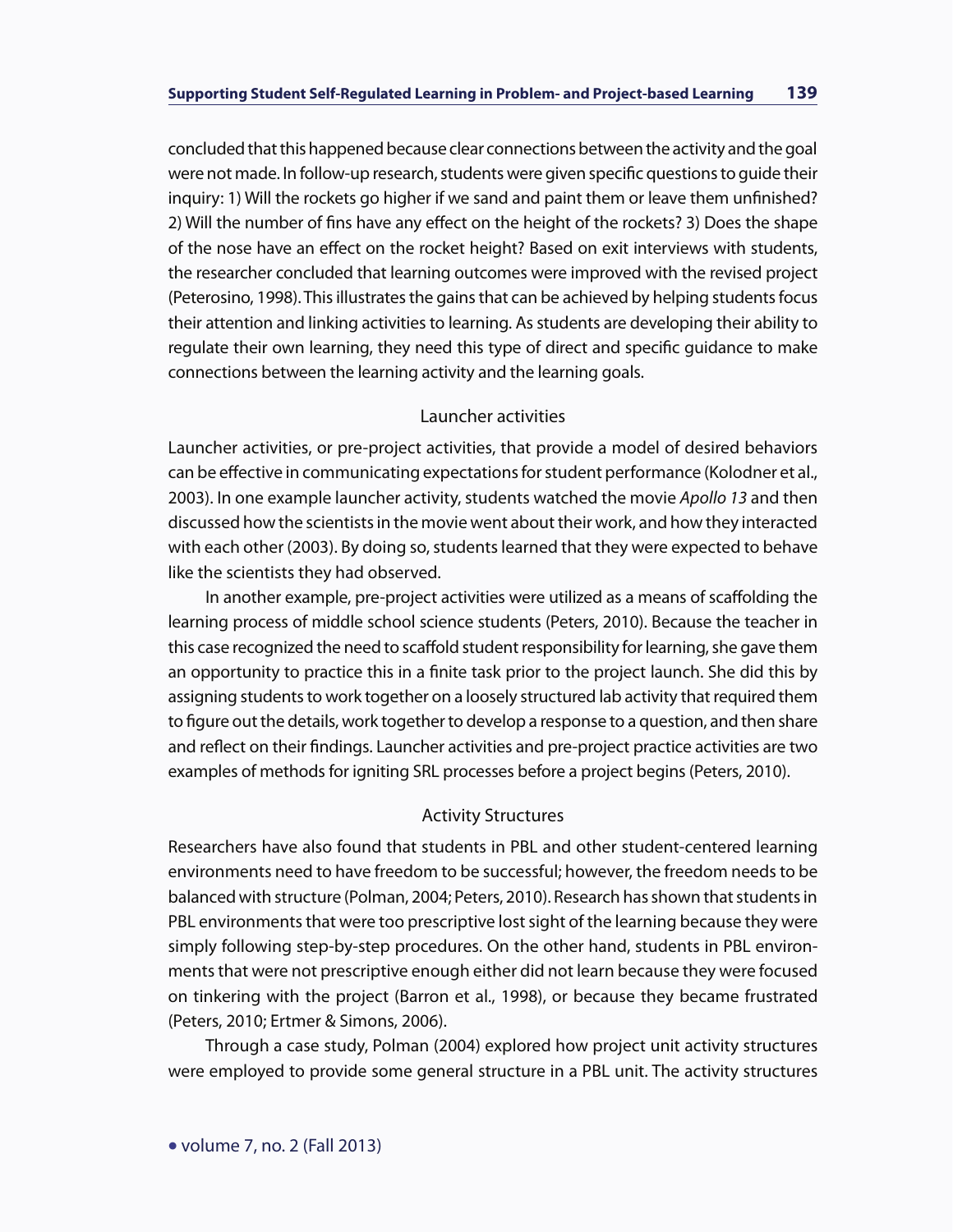supported the development of self-regulated learning processes by establishing classroom protocols, patterns, and routines to guide student learning. Polman (2004) used the term project unit activity structures to describe physical arrangements, templates, and other materials that are used to guide and shape student learning. In the high school science classroom under study, the teacher provided two handouts during Project Launch to structure the students' learning. The first handout provided an overview of how to do a science project. The teacher focused attention on certain key points in the document, and emphasized criteria of a good project. From there, students selected a topic to research and attempted to develop research questions. Because the students were not skilled at PBL and SRL, they needed guidance in shaping the scope of the research questions. The teacher provided feedback to help students make their research questions productive. The project structure was balanced by giving students choices in the learning process, such as choice of research topic, and the details of how to complete the project within the overarching framework. The second handout provided a list of project deliverables, including time estimates, serving as milestones. The deliverables and time estimates were: Group and topic (3 days), background information (2 weeks), research proposal (1 week), data collection (2 weeks), data analysis (1 week), complete research paper (1 week), and presentation (1 week). Each deliverable was a component of the final deliverable. The list of milestones, then, provided structure for students to follow to complete their projects in an incremental fashion. As Polman (2004) noted, however, the overall structure was quite different from the more structured, step-by-step labs that students were familiar with. Such labs provide detailed instructions that enable students to get to a desired result, which is counter to learning in PBL. In contrast, the milestones provided by the teacher in this case study provided only a broad framework of the major steps, leaving the decisions about exact steps to student groups, which is consistent with the requirement of PBL learning environments to allow freedom with structure. Supporting the findings of this case study, research on SRL suggests that teachers can help students develop effective time management skills by encouraging goal setting, communicating deadlines and due dates clearly, and providing students with checklists and organizers for checking their progress (Schunk & Zimmerman, 2008).

#### *Phase 2: Guided Inquiry and Product/Solution Creation*

Students spend most of their time in PBL in Phase 2, as they conduct inquiry and create products or solutions to problems. During this phase, students actively construct knowledge by iteratively gathering information, making meaning, reflecting on and testing findings, and revising as needed (Mergendoller et al., 2006). In order to learn effectively in this phase of PBL, students need to employ SRL skills in the performance or volitional phase. This phase includes applying learning strategies and monitoring of those strategies.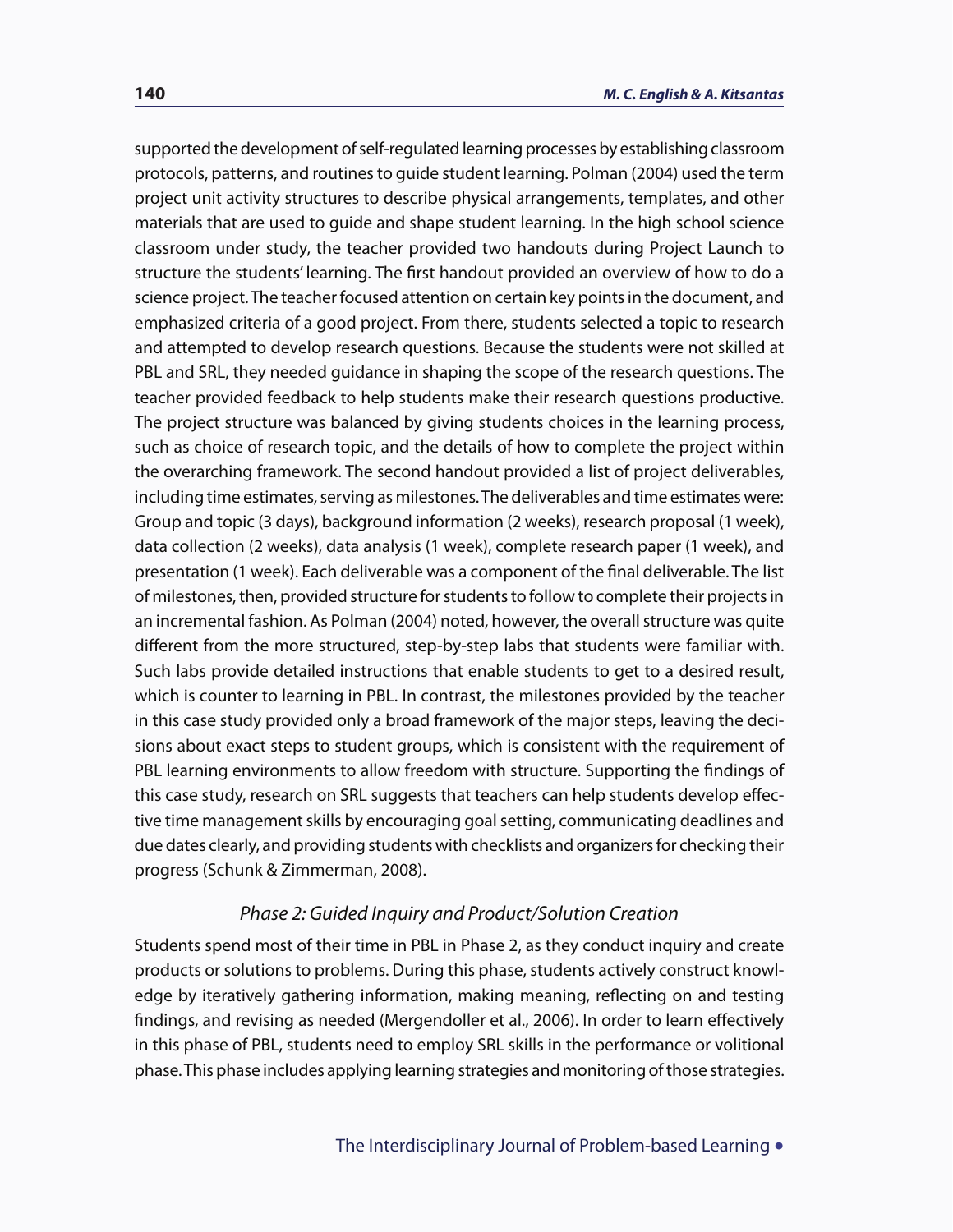An important practice during this phase is for the teacher to gradually fade instruction and transition into the role of guide (Glazewski & Ertmer, 2010; Polman, 2004; Barron et al., 1998). As noted by Ertmer and Simons (2006), constraining students may inhibit their independence. Another important practice for teachers in Phase 2 is making students' thinking visible (Linn, 1995). As the teacher intentionally elicits the student's articulation of thoughts, reasoning and processes, the student gains practice in self-observation and monitoring and can identify when they need additional information, while the teacher is able to assess the student's level of understanding and progress and provide appropriate guidance and scaffolding. Thinking can be made visible through techniques such as whiteboarding (Kolodner et al., 2003), reflection prompts (Davis, 2000), and formative assessment (Barron et al., 1998; Polman, 2004; Kolodner et al., 2003).

#### Becoming a guide

In student-centered environments, learning is dynamic, requiring teachers to observe students' level of understanding and respond accordingly (Saye & Brush, 2002; Ertmer & Simons, 2006). According to Perry et al. (2002), high SRL environments challenge students without threatening their self-efficacy; that is, the level of support given meets the level of support needed.

Also, research has shown that feedback that is non-threatening and mastery-oriented is more highly correlated with SRL than performance orientation (Greene & Azevedo, 2007). In Polman's case study (2004) of a high school science classroom during a PBL unit, the teacher was able to elicit student ownership for learning by gradually offering less direct instruction and unsolicited feedback. The teacher in this case used a small amount of lecture in the beginning of the project to explain how the project would work, but as the project progressed, the teacher intentionally assumed a less directive role, waiting for students to initiate dialogue. Polman noted that the student-initiated dialog enabled the teacher to provide guidance while prompting and enabling students to maintain their sense of agency. Relying heavily on students to raise issues enhanced student ownership for learning.

A similar type of feedback was exemplified in a study featuring a project in which fifth grade students created blueprints for a playground site (Barron et al., 1998). The teacher in this case regularly monitored student progress and provided general feedback and guidance instead of specific direction for correcting errors. Rather than telling students that a particular measurement was wrong, and what the correct answer was, the teacher let the student know that she came up with different measurements for some parts of the blueprint, suggested that the student recheck the measurements, and pointed the student to a specific resource for additional information about the concepts. This feedback led the student to check her own work, work independently to find the information she

• volume 7, no. 2 (Fall 2013)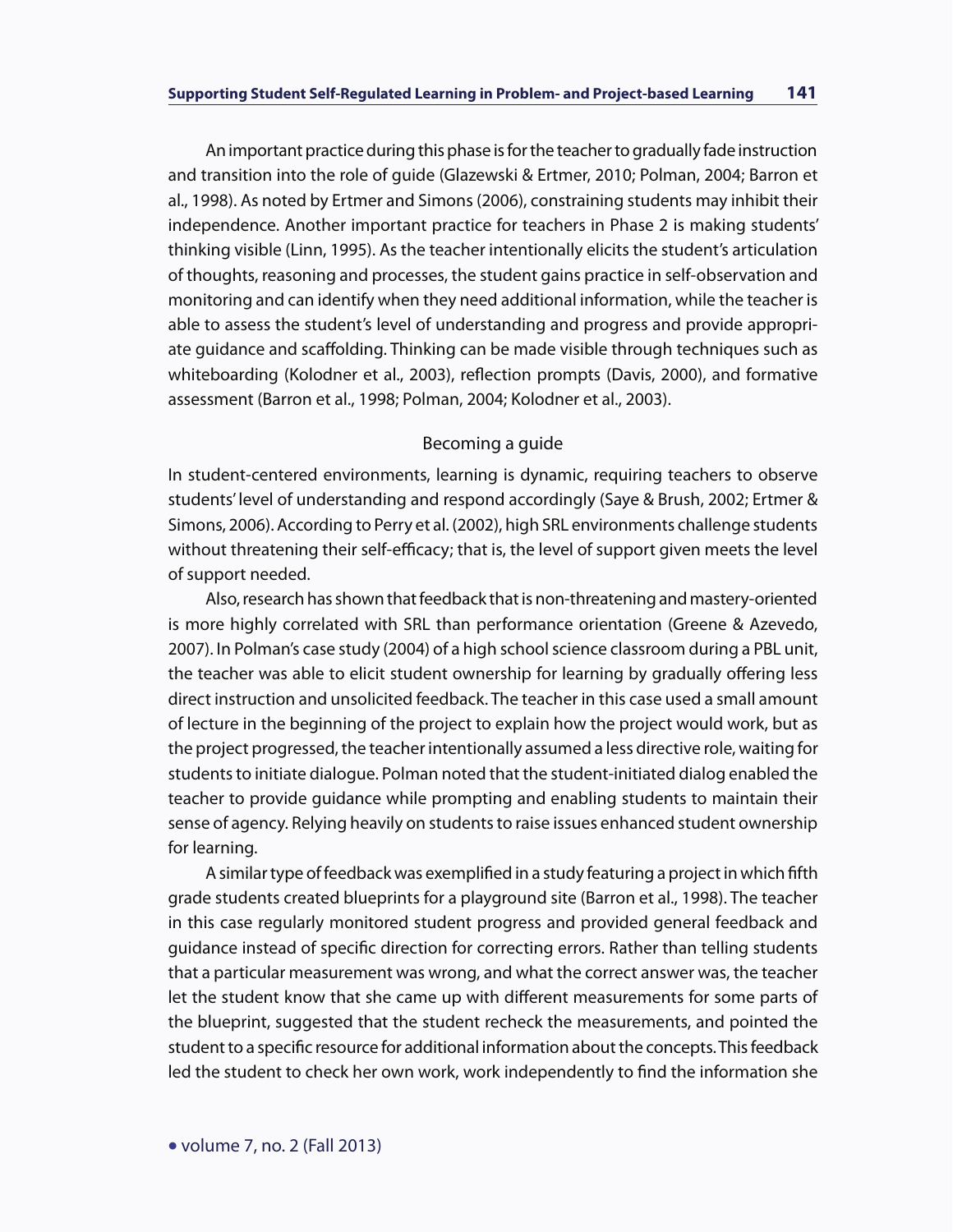needed to do the work correctly, and to apply the information to make the correction. The authors noted that this style of feedback is designed to empower students with intellectual responsibility (Barron et al., 1998).

Recognizing small successes during the project is another way that teachers, in the role of guide, can support student responsibility for learning. Employing this type of feedback during the project can help students improve self-efficacy beliefs and decrease performance-related anxiety during the project (Bandura, 1997).

#### Whiteboarding

Formatted, openly displayed whiteboards can be an effective means of making students' thinking visible (Kolodner et al., 2003). Students may use the whiteboards to document their ideas, solve problems together, and keep track of their progress. This approach allows students to think about their thinking, provides an opportunity to stimulate ideas among students, and allows the teacher to identify and address misconceptions that students may have.

#### Reflection prompts

Research evidence suggests that continually prompting students to explain their hypotheses, reasoning, and processes helps them makes connections between learning activities, goals, and their processes (Kolodner et al., 2003). Davis (2000) has described two types of reflection prompts (activity prompts and self-monitoring prompts) that may be beneficial in encouraging autonomy and providing an explicit place for reflection at multiple points in a project. Activity prompts are defined as questions designed to encourage students to improve on their work. An example of an activity prompt about a writing product would be, "readers would get more from my article if the article . . ." (p. 821). Self-monitoring prompts are questions that cue students to plan for and reflect on learning activities. An example of a self-monitoring prompt would be, "the part of critiquing that is hardest for me is . . ." (p. 821).

#### Formative assessment

Effective learning in PBL depends on students testing their ideas, making mistakes, and learning from those mistakes (Barron et al., 1998; Kolodner et al., 2003; Mergendoller et al., 2006). Teachers can facilitate this process in PBL by providing opportunities for formative assessment, as well as iterative cycles of feedback and revision during inquiry and product creation (Barron et al., 1998; Kolodner et al., 2003). In the Polman case study (2004), the project milestones described above served as opportunities to provide scaffolds within the final project deliverable. At each milestone, the teacher had an opportunity to review student progress and provide feedback.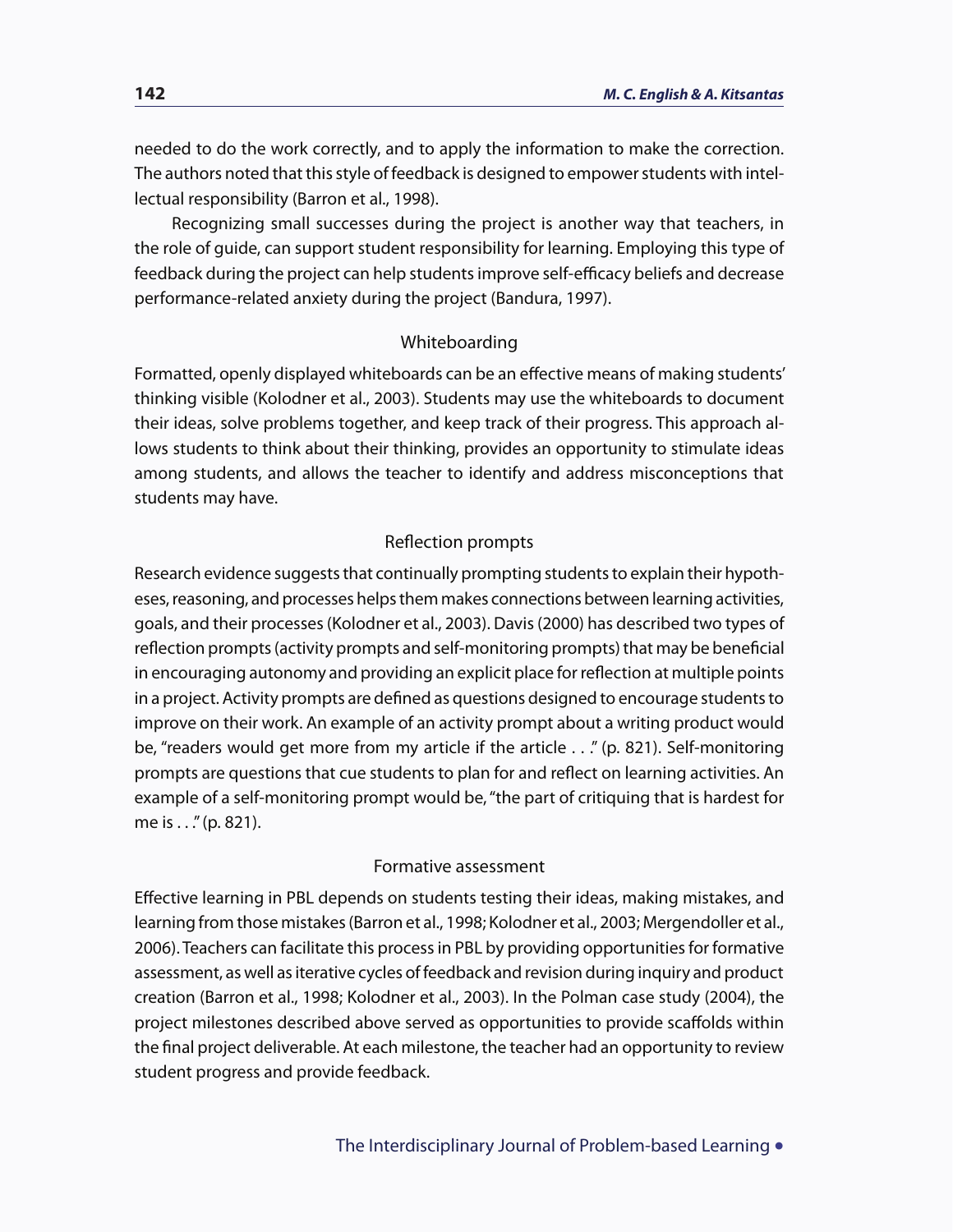In the study of the fifth grade blueprint project (Barron et al., 1998), students learned concepts such as scale, area, and measurement—all of which were new concepts for them. To scaffold the learning in this project, the teacher conducted iterative cycles of design, feedback, and revision. As students completed specific discrete tasks within the project, the teacher reviewed their work. Based on student understanding of the concepts at each review point, the teacher could identify where students' measurements were incorrect and prompt them to think about how they derived their answers, guide them to additional resources, and to make revisions. With each iteration, students deepened their understanding of the concepts and developed metacognition, or awareness of their learning process (Barron et al., 1998), an important SRL process.

Gradually moving into the role of guide and making thinking visible through tools such as whiteboarding, reflection prompts, and formative assessments are techniques that teachers can apply to cultivate students' SRL skills. By employing these practices, teachers model and provide opportunities for desired processes, and gain access to information about students' learning so that they can provide an appropriate level of support.

#### *Phase 3: Project/Problem Conclusion*

During Phase 3 of PBL, students reflect on learning outcomes as well as the learning process (Mergendoller et al., 2006). The learning continues as students share their solution or project, discuss their rationale, receive feedback, and compare their findings and processes to those of other students, as well as to standards. Some researchers have found that when teachers skip or minimize the conclusion process (a frequent tendency), students learn less (Gertzman & Kolodner, 1996; Hmelo, Holton, & Kolodner, 2000).

In order for learning to be effective during this phase of the project, students will need to apply SRL skills of reflection (Zimmerman, 2008). Skilled self-regulated learners in this phase become cognizant of what they learned, the ways in which they did or did not achieve their goals, what questions they still have, and how their processes compared to those of others (Zimmerman, 2008). The teacher should facilitate discussions to prompt students to examine what resources were most useful, what strategies were most effective, where they struggled, and what might have worked better.

Various formats for the project or problem conclusion have been utilized. In addition to having each group stand up and present their solutions and projects to the entire audience, poster sessions, pin-up sessions, gallery walks (Kolodner, 2003), and role plays (Barron et al., 1998; Peters, 2010) are examples of formats that have been employed. Providing an authentic context for the presentation of results can also add value (Barron et al., 1998). The rocket project described above, for example, required students to submit their rocket kit designs to NASA for use by other students. In another example, students were to submit their playhouse designs to an outside organization to be evaluated for accuracy,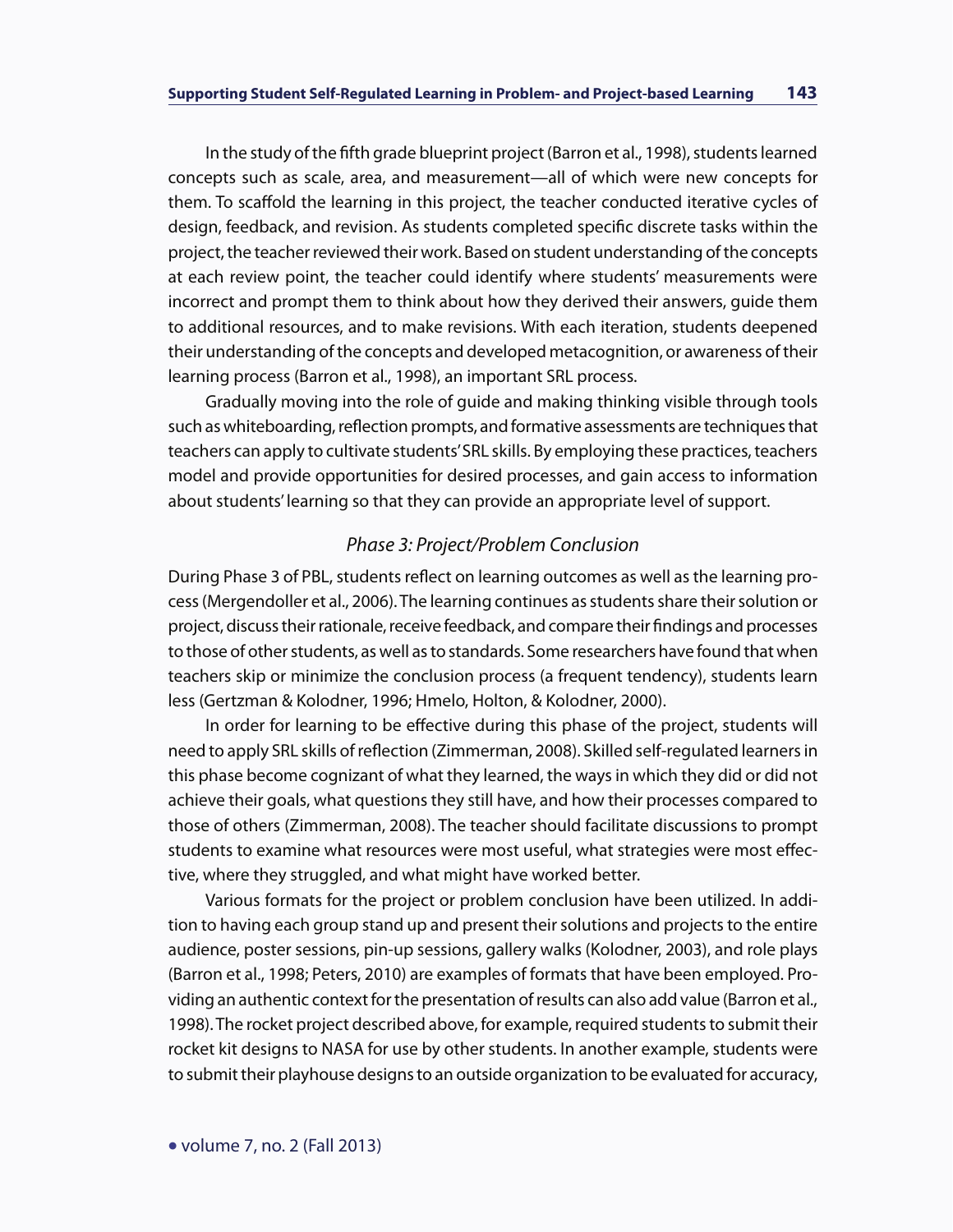safety, and consistency (Barron et al., 1998). Knowing that projects will be submitted for formal, outside review, with specified criteria, can facilitate students' self-reflection and motivate students' thoroughness.

#### Implications for Practice and Future Directions

#### *Implications for Practice*

In this paper, we presented a theoretical model that illustrates a dynamic, reciprocal relationship of PBL and SRL over three phases of PBL. In order to be successful in each phase of PBL, students must be skillful self-regulated learners. Because many students' SRL skills are underdeveloped, the PBL learning environment must be designed to foster SRL. We presented research that describes learning environment features and teaching practices that have been shown to promote student self-regulatory processes in PBL. As illustrated in Figure 1, this research indicates that self-regulatory processes develop gradually, within an environment that balances structure with opportunity for autonomy.

During Phase 1 (Project/Problem Launch), a well-crafted driving question or problem that provides an appropriate amount of structure, clearly stated learning goals, launcher activities, and activity structures can support the SRL skills of goal setting, strategic planning, and self-motivation. During Phase 2 (Inquiry and Product/Solution Creation), the teacher can support the SRL skills of self-control and self-observation by employing techniques that make students' thinking visible, such as whiteboarding, formative assessments, journaling, and prompts for explanation. Further, the teacher should interact with students in the role of guide, encouraging help seeking, prompting for reflection and revision, and providing instructional support as needed in response to specific knowledge gaps identified through observations and formative assessments. During Phase 3 (Conclusion), presentations, role plays, poster sessions, pin-up sessions, and gallery walks are examples of PBL conclusion formats that can facilitate reflection. While reflection is a central learning process throughout the three phases of PBL, the formal reflection that takes place during the project/problem conclusion provides an opportunity for students to engage in thinking about their learning outcomes in relation to their goals, to identify the strategies and resources worked well and those that didn't, and to determine what questions they still have. This practice lays the groundwork for students' development of this important intellectual habit, and should not be skipped or minimized.

As discussed here, SRL is a critical skill for student success in PBL. The lack of such skills poses an obstacle to learning. While teachers may agree that they need to support students' development of SRL, research has shown that many do not know how to do so (Perry, Hutchinson, & Thauberger, 2008; English 2013). Therefore, there would be significant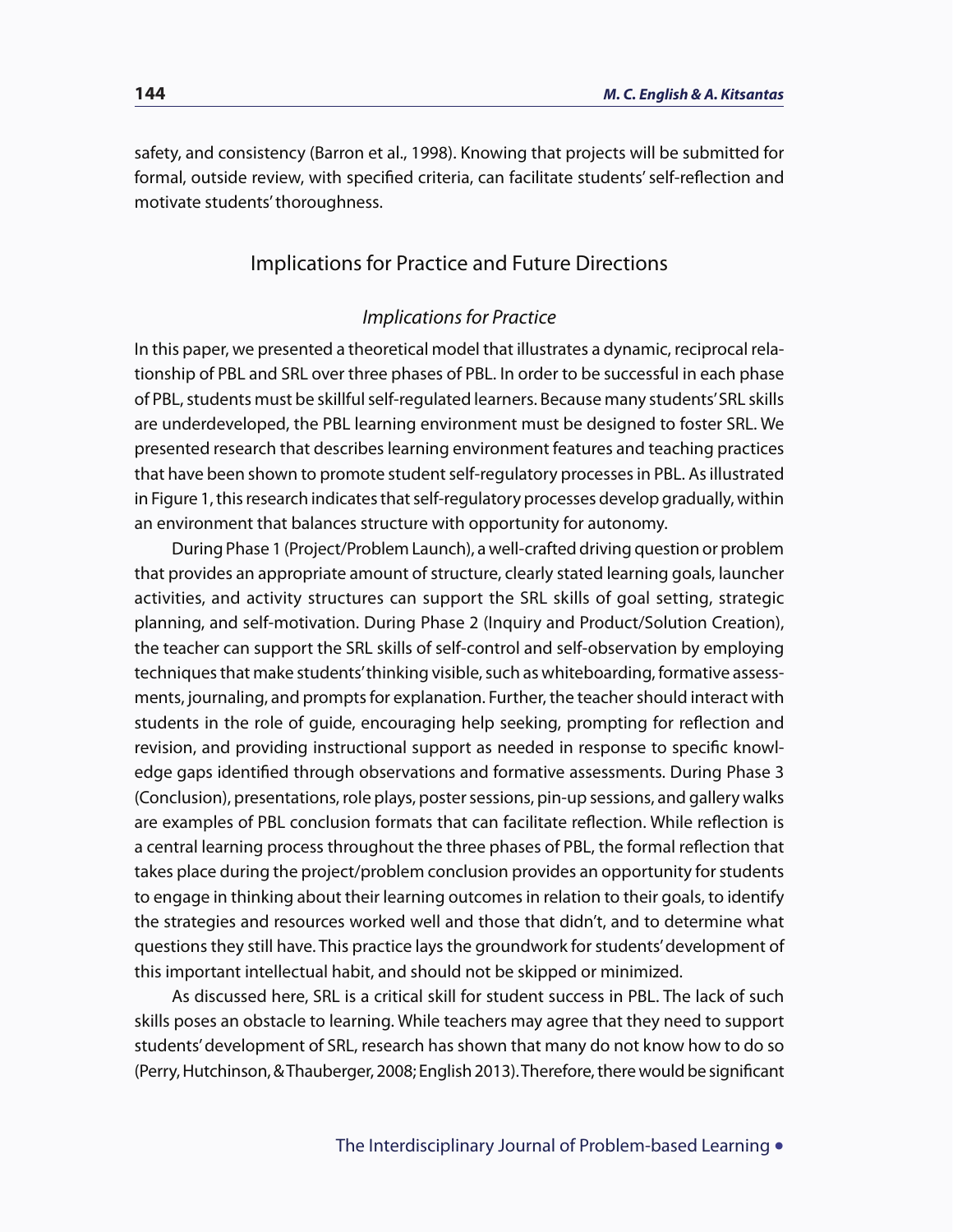benefit from including training and education on SRL development as an integral part of pre-service and professional development activities. With knowledge of the important role of SRL in PBL, and how SRL can be fostered in each phase of PBL, teachers will be better prepared to improve student motivation and ability to learn when encountering this pedagogical approach. Lesson study (Lewis, 2002) and video clubs (Sherin & Han, 2004), along with coaching are examples of professional development models that would be appropriate means of furthering teachers' knowledge and skills of how to develop student SRL skills.

#### *Future Directions*

Research has generated ample evidence demonstrating that SRL can contribute to students' learning, motivation, and achievement (Zimmerman, 2013). Further, research has shown that teachers can employ specific classroom structures and teaching methods to develop students' SRL skills (Zimmerman, 2013). However, explicit guidance on how to implement these practices in PBL is limited. This paper described the relationship between the three phases of PBL and the three phases of SRL and provided specific suggestions on how teachers might leverage the understanding of this relationship to foster students' SRL skills in PBL. Empirical research is needed to examine whether the recommended practices in each phase of PBL lead to improvements in the targeted SRL processes. Sample research questions could include examining the relationship between the structuredness of the project or problem and student motivation and engagement in SRL; the role of launcher activities before the project/problem launches on students' goal-goal setting, strategic planning, and self-motivation; and the type of teacher feedback that would enhance students' autonomous thinking and self-directed behaviors while engaged in PBL.

While a number of tools exist for measuring SRL through surveys and observation (Zimmerman, 2000; 2013), newer methods that provide a more fine-grained look at SRL processes within each phase in PBL environments are also needed. The use of the microanalytic method may be an effective means of capturing SRL process development during PBL. This method is designed to intensively examine an individual's beliefs and reasoning during a specific activity (Bandura, 1997). This is accomplished through context-specific questions that are asked while students are engaging in a task (Kitsantas & Zimmerman, 2002). With this method, data about self-regulation and motivational processes can be collected at key points during the activity to answer the example research questions provided here, and others. This approach to data collection will help researchers understand how students approach, perform, and reflect on their learning in PBL environments. Additionally, the use of video analysis would be advantageous for documenting behaviors and identifying associations between teacher interventions and student responses. Overall, findings from such studies using these more fine-grained methods of data collection could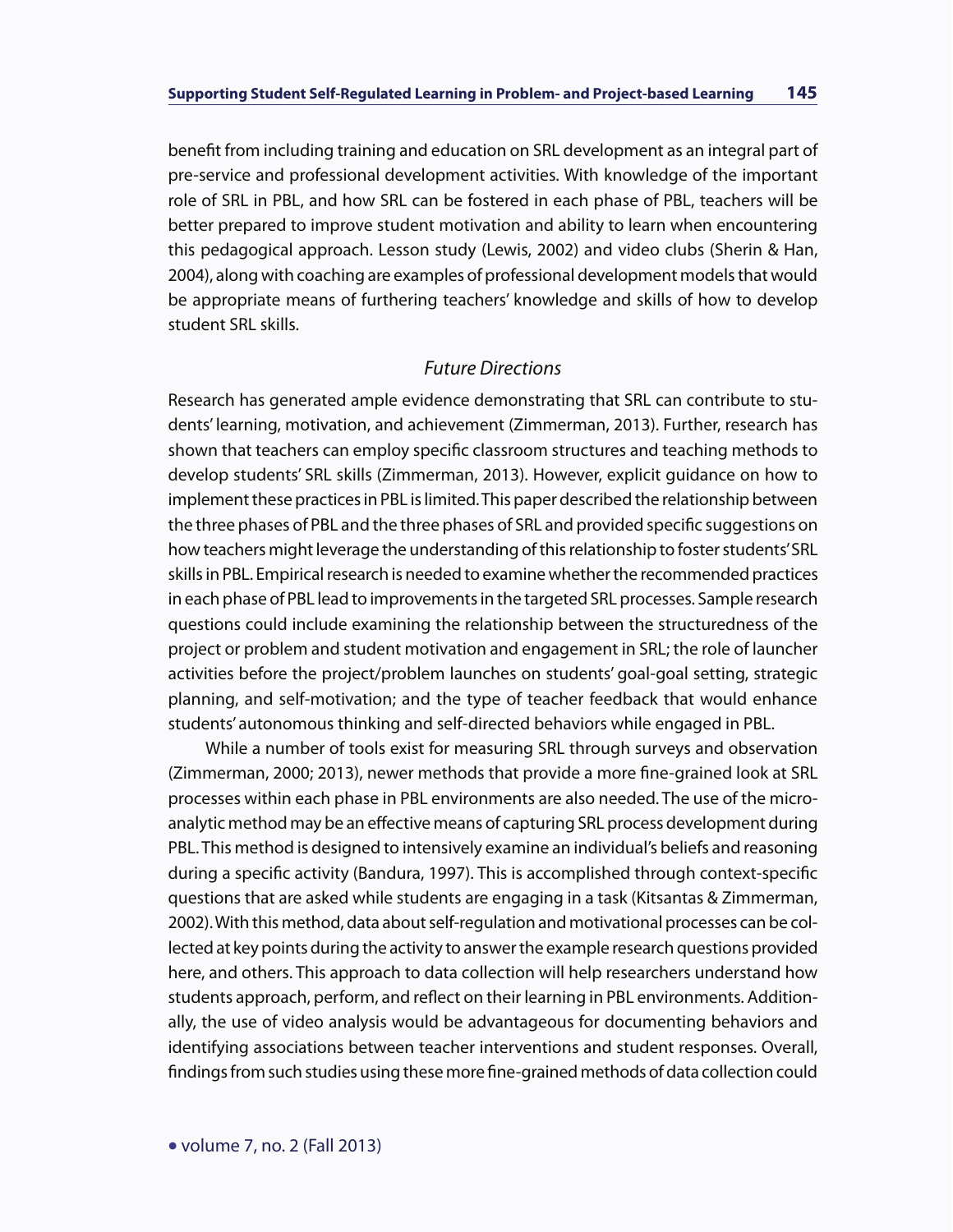collectively inform the development of professional development programs that can equip teachers with knowledge of SRL theory and skills on how to foster SRL in PBL settings.

In conclusion, in order to be successful in PBL, students must take responsibility for their own learning process. This includes self-regulatory processes of sustaining motivation, setting goals, monitoring progress, and engaging in self-reflection. For many students, the use of these processes does not come naturally or easily; therefore, the learning environment and teaching practices in PBL must be designed with intention to support students' SRL. The model and recommendations for developing SRL that were presented in this paper resulted from a synthesis of previous PBL studies that examined constructs related to SRL and SDL. By framing these findings according to the proposed model, we attempted to clarify the relationship between SRL and PBL, thereby further elucidating how SRL can be fostered in each phase of PBL. This topic deserves substantial attention as the interest in and use of PBL increases in both K-12 and higher education settings. We believe that teachers who are equipped with the knowledge and skills to support SRL in PBL will be better prepared to support student success in such environments.

#### References

Bandura, A. (1997). *Self-efficacy: The exercise of control*. New York: Freeman.

- Barron, B. J. S., Schwartz, D. L., Vye, N. J., Moore, A., Petrosino, A., Zech, L., & Bransford, J. D. (1998). Doing with understanding: Lessons from research on problem- and project-based learning. *Journal of the Learning Sciences*, *7*(3-4), 271–311. http://dx.doi.org/10.1080/10 508406.1998.9672056
- Bembenutty, H., Cleary, T., & Kitsantas, A., (2013). *Applications of self-regulated learning applied across diverse disciplines: A tribute to Barry J. Zimmerman*. Charlotte, NC: Information Age Publishing.
- Blumberg, P. (2000). Evaluating the evidence that problem-based learners are self-directed learners: A review of the literature. In D. Evensen & C. E. Hmelo (Eds.), *Problem-based learning: A research perspective on learning interactions* (pp. 199**–**226). Mahwah, NJ: Lawrence Erlbaum.
- Blumenfeld, P. C., Soloway, E., Marx, R. W., Krajcik, J. S., Guzdial, M., & Palincsar, A. (1991). Motivating project-based learning: Sustaining the doing, supporting the learning. *Educational Psychologist*, 26(3/4), 369–398. http://dx.doi.org/10.1080/00461520.1991.9653139
- Boaler, J. (1997). *Experiencing school mathematics: Teaching styles, sex and settings*. Buckingham, UK: Open University Press.
- Bransford, J. D., Brown, A. L., & Cocking R. R. (Eds.). (2000). *How people learn: Brain, mind, experience, and school*. Washington, DC: National Academies Press.
- Brush, T., & Saye, J. (2001). The use of embedded scaffolds with hypermedia-supported studentcentered learning. *Journal of Educational Multimedia and Hypermedia*, *10*(4), 333–356.
- Caine, G., Caine, R. N., & McClintic, C. (2002). Guiding the innate constructivist. *Educational Leadership*, *60*(1), 70–73.

The Interdisciplinary Journal of Problem-based Learning •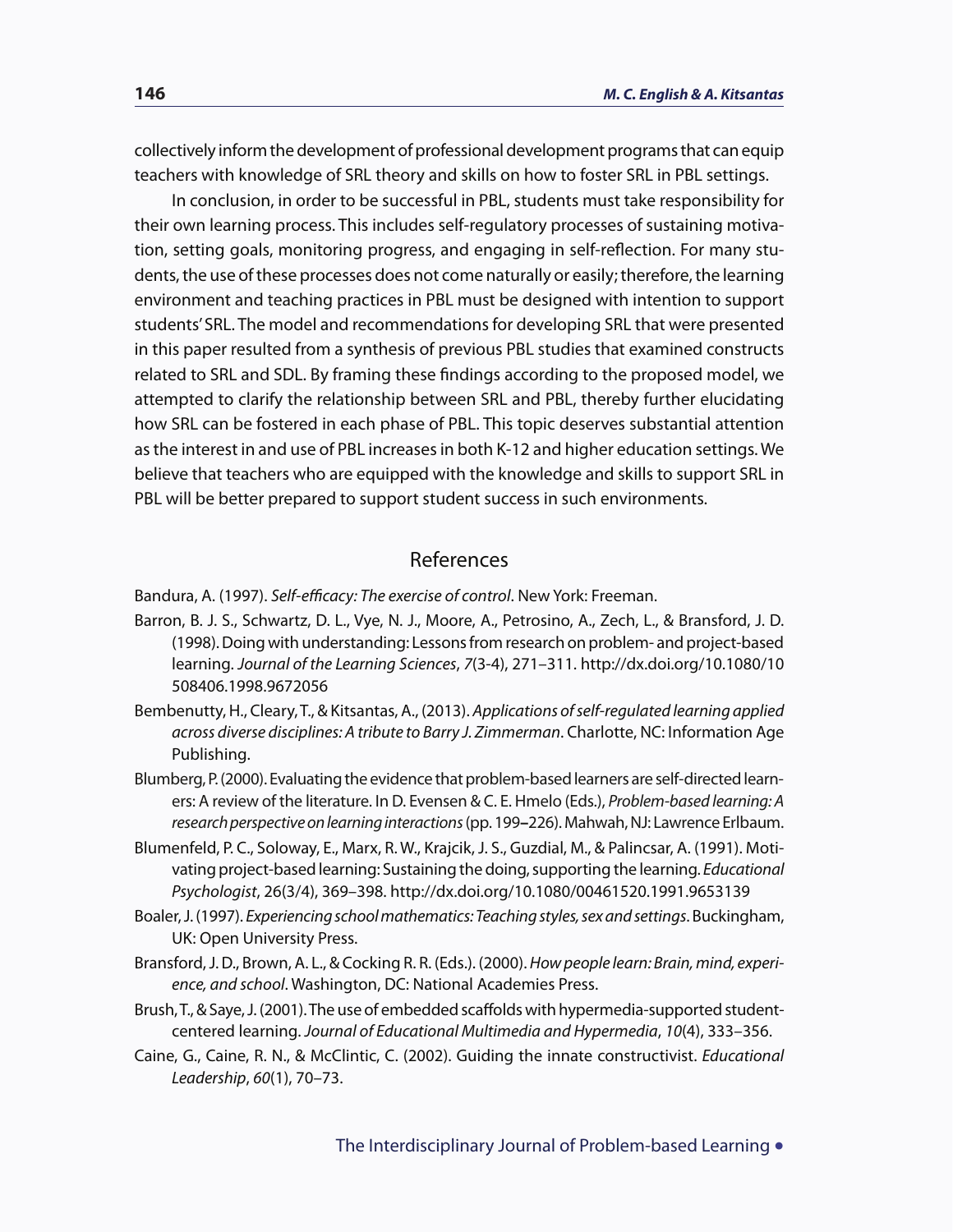- Clayton, C. D., & Ardito, G. (2009). Teaching for ownership in the middle school science classroom: Towards practical inquiry in an age of accountability. *Middle Grades Research Journal*, *4*(4), 53–79.
- Davis, E. A. (2000). Scaffolding students' knowledge integration: Prompts for reflection in KIE. *International Journal of Science Education*, *22*(8), 819–837. http://dx.doi. org/10.1080/095006900412293
- Dochy, F., Mein, S., Van Den Bossche, P., & Gijbels, D. (2003). Effects of problem-based learning: A meta-analysis. *Learning and Instruction*, *13*, 533–568. http://dx.doi.org/10.1016/ S0959-4752(02)00025-7
- Duch, B. J., Groh, S. E., & Allen, D. E. (2001). Why problem-based learning? A case study of institutional change in undergraduate education. In B. Duch, S. Groh, & D. Allen (Eds.), *The power of problem-based learning* (pp. 3–11). Sterling, VA: Stylus.
- English, M. C. (2013, April). *The role of newly prepared project based learning (PBL) teachers' motivational beliefs and perceptions of school conditions in their PBL implementation.* Presented at the Annual Meeting of the American Educational Research Association, San Francisco, CA.
- Ertmer, P. A., & Simons, K. D. (2006). Jumping the PBL implementation hurdle: Supporting the efforts of K–12 teachers. *Interdisciplinary Journal of Problem-based Learning*, *1*(1), 40–54. http://dx.doi.org/10.7771/1541-5015.1005
- Gertzman, A., & Kolodner, J.L. (1996). A case study of problem-based learning in a middle-school science class: Lessons learned. In D. C. Edelson & E. A. Domeshek (Eds.), *Proceedings of the 1996 International Conference on Learning Sciences* (pp. 91–98). Charlottesville, VA: AACE.
- Glazewski, K. D., & Ertmer, P. A. (2010). Fostering socioscientific reasoning in problem based learning: Examining teacher practice. *International Journal of Learning*, *16*(12), 269–282.
- Greene, J., & Azevedo, R. (2007). A theoretical review of Winne and Hadwin's model of selfregulated learning: New perspectives and directions. *Review of Educational Research, 77,*  334–372. http://dx.doi.org/10.3102/003465430303953
- Hmelo-Silver, C. E. (2004). Problem based learning: What and how do students learn? *Educational Psychology Review*, *16*(3), 235–266. http://dx.doi.org/10.1023/B:EDPR.0000034022.16470.f3
- Hmelo-Silver, C. E., & Barrows, H. S. (2006). Goals and strategies of a problem-based learning facilitator. *Interdisciplinary Journal of Problem-based Learning*, *1*(1), 21–39. http://dx.doi. org/10.7771/1541-5015.1004
- Hmelo, C.E., Holton, D.L., & Kolodner, J. (2000). Designing to learn about complex systems. *Journal of the Learning Sciences*, *9*(3), 247–298. http://dx.doi.org/10.1207/S15327809JLS0903\_2
- Hmelo, C. E., & Lin, X. (2000). The development of self-directed learning strategies in problembased learning. In D. Evensen & C. E. Hmelo (Eds.), *Problem-based learning: Research perspectives on learning interactions* (pp. 227–250). Mahwah, NJ: Lawrence Erlbaum.
- Hung, W. (2011). Theory to reality: A few issues in implementing problem-based learning. *Educational Technology Research and Development, 59*(4), 529–552. http://dx.doi.org/10.1007/ s11423-011-9198-1
- Jonassen, D. H. (2000). Toward a design theory of problem solving. *Educational Technology Research and Development*, *48*(4), 63–85. http://dx.doi.org/10.1007/BF02300500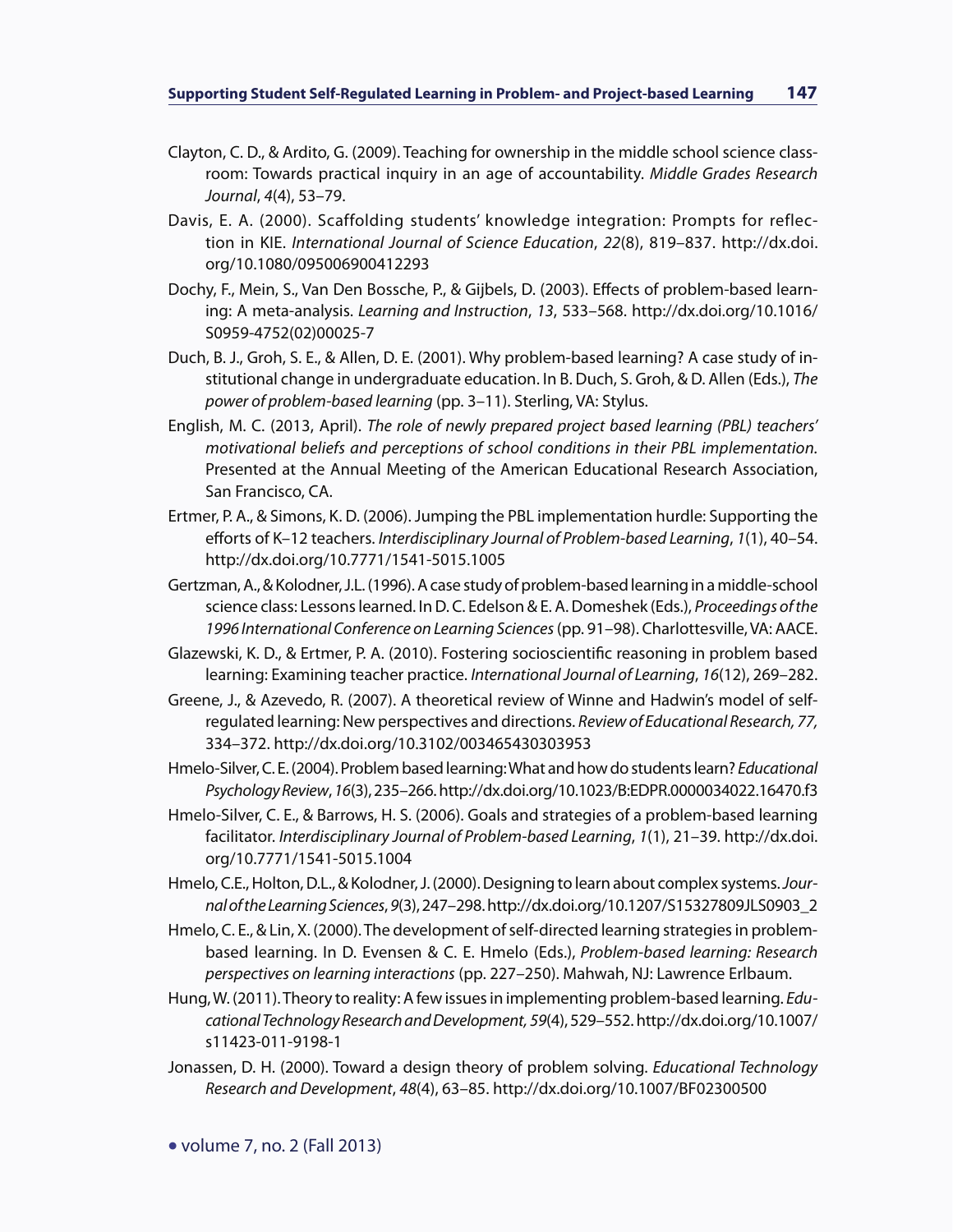- Kitsantas, A., & Zimmerman, B. J. (2002). Comparing self-regulatory processes among novice, non-expert, and expert volleyball players: A microanalytic study. *Journal of Applied Sport Psychology, 14*, 91–105. http://dx.doi.org/10.1080/10413200252907761
- Kivela, J., & Kivela, R. J. (2005). Student perceptions of an embedded problem-based learning instructional approach in a hospitality undergraduate programme. *International Journal of Hospitality Management*, *24*, 437**–**464. http://dx.doi.org/10.1016/j.ijhm.2004.09.007
- Kolodner, J. L., Camp, P. J., Crismond, D., Fasse, B., Gray, J., Holbrook, J., . . . Ryan, M. (2003). Problem-based learning meets case-based reasoning in the middle-school science classroom: Putting Learning by Design™ into Practice. *Journal of the Learning Sciences*, *12*(4), 495–547. http://dx.doi.org/10.1207/S15327809JLS1204\_2
- Ladewski, B. G., Krajcik, J. S., & Harvey, C. L. (1994). A middle grade science teacher's emerging understanding of project-based instruction. *The Elementary School Journal*, *94*, 499–515. http://dx.doi.org/10.1086/461780
- Lewis, C. (2002). Does lesson study have a future in the United States? *Nagoya Journal of Education and Human Development*, *1*(1), 1–23.
- Linn, M. C. (1995). Designing computer learning environments for engineering and computer science: The scaffolded knowledge integration framework. *Journal of Science Education and Technology*, *4*, 103–126. http://dx.doi.org/10.1007/BF02214052
- Lloyd-Jones, G., & Hak, T. (2004). Self-directed learning and student pragmatism. *Advances in Health Sciences Education, 9*, 61–73. http://dx.doi.org/10.1023/B:AHSE.0000012228.72071.1e
- Lohman, M. C., & Finkelstein, M. (2000). Designing groups in problem based learning to promote problem solving skills and self-directedness. *Instructional Science*, *28*, 291–307. http://dx.doi.org/10.1023/A:1003927228005
- Mergendoller, J., Markham, T., Ravitz, J., & Larmer, J. (2006). Pervasive management of projectbased learning. In C. Evertson & S. Weinstein (Eds.), *Handbook of classroom management: Research, practice, and contemporary issues* (pp. 583–615). Mahwah, NJ: Lawrence Erlbaum.
- Mergendoller, J. R., Maxwell, N. L., & Bellisimo, Y. (2006). The effectiveness of problem-based instruction: A comparative study of instructional methods and student characteristics. *Interdisciplinary Journal of Problem-based Learning, 1*(2), 49–69. http://dx.doi. org/10.7771/1541-5015.1026
- Newmann, F. (1991). Student engagement in academic work: Expanding the perspective on secondary school effectiveness. In J. R. Bliss & W. A. Firestone (Eds.), *Rethinking effective schools: Research and practice* (58–76). Englewood Cliffs, NJ: Prentice-Hall.
- Newmann, F., Wehlage, G. G., & Lamborn, S. D. (1992). The significance and sources of student engagement. In F. Newmann (Ed.), *Student engagement and achievement in American secondary schools* (pp. 11–39). New York, NY: Teachers College Press.
- Penuel, W.R., Means, B., & Simkins, M.B. (2000). The multimedia challenge. *Educational Leadership*, *58*, 34–58.
- Perry, N.E., Hutchinson, L., & Thauberger, Cl. (2008). Talking about teaching self-regulated learning: Scaffolding student teachers' development and use of practices that promote self-regulated learning. *International Journal of Educational Research*, *47*(2), 97–108. http:// dx.doi.org/10.1016/j.ijer.2007.11.010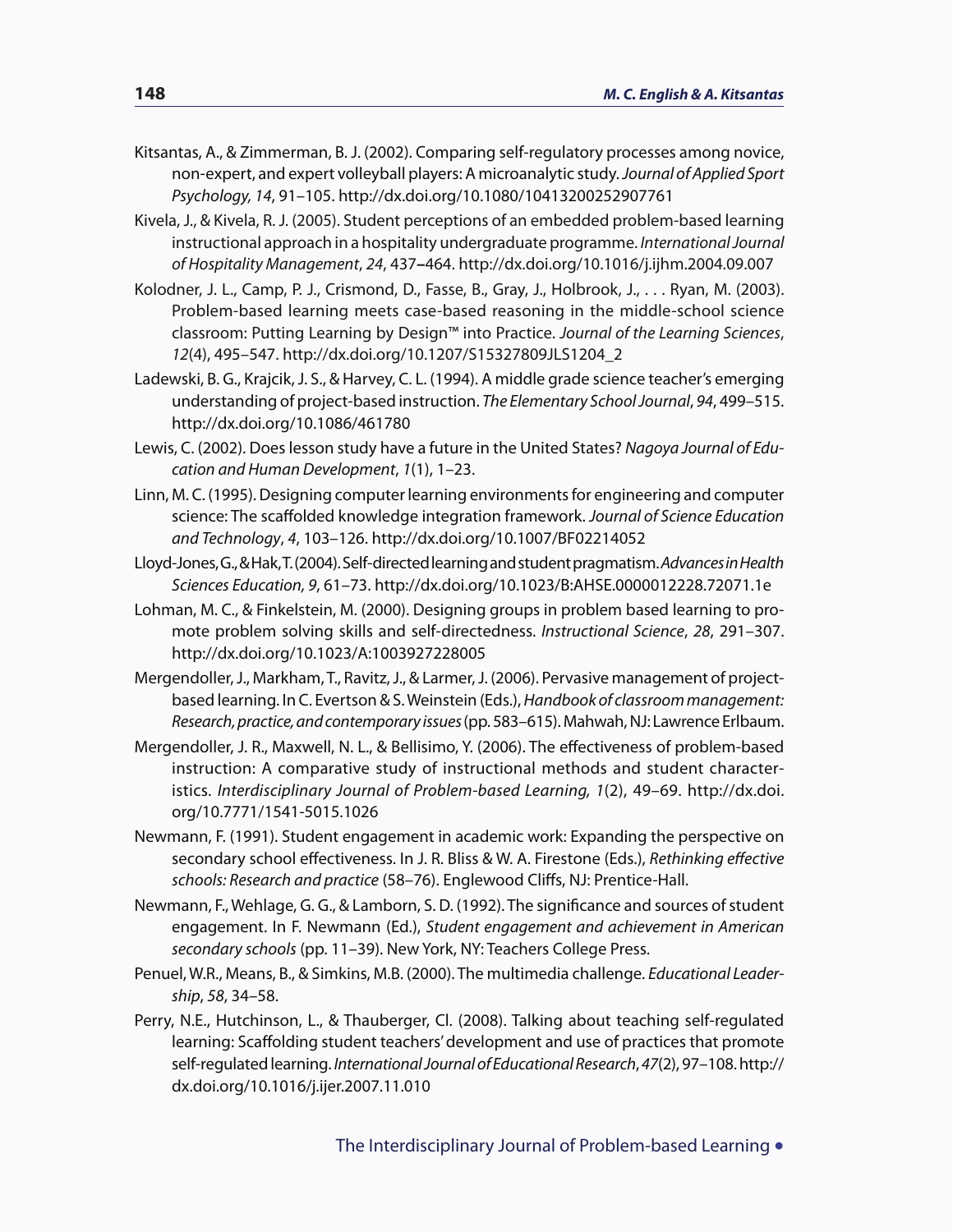- Perry, N. E., VandeKamp, K. O., Mercer, L. K., & Nordby, C. J. (2002). Investigating student-teacher interactions that foster self-regulated learning. *Educational Psychologist*, *37*, 15–25.
- Peters, E. E. (2010). Shifting to a student-centered science classroom: An exploration of teacher and student changes in perceptions and practices. *Journal of Science Teacher Education*, *21*(3), 329–349. http://dx.doi.org/10.1007/s10972-009-9178-z
- Peters, E. E., & Kitsantas, A. (2010). The effect of nature of science metacognitive prompts on science students' content and nature of science knowledge, metacognition, and self-regulatory efficacy. *Journal of School Science and Math*, *110*, 382–396. http://dx.doi. org/10.1111/j.1949-8594.2010.00050.x
- Petrosino, A. J. (1998). The use of reflection and revision in hands-on experimental activities by at-risk children. Unpublished doctoral dissertation, Vanderbilt University, Nashville, TN.
- Polman, J. L. (2004). Dialogic activity structures for project-based learning environments. *Cognition & Instruction*, *22*(4), 431–466. http://dx.doi.org/10.1207/s1532690Xci2204\_3
- Rasku-Puttonen, H., Etelapelto, A., Arvaja, M., & Hakkinen, P. (2003). Is successful scaffolding an illusion? Shifting patterns of responsibility and control in teacher-student interaction during a long-term learning project. *Instructional Science: An International Journal of the Learning Sciences, 31*(6), 377–393. http://dx.doi.org/10.1023/A:1025700810376
- Ross, S., Sanders, W., Wright, S. P., & Stringfield, S., Wong, L. W., & Alberg, M. (2001). Two- and three-year achievement results from the Memphis restructuring initiative. *School Effectiveness and School Improvement*, *12*(3), 323–346. http://dx.doi.org/10.1076/ sesi.12.3.323.3451
- Savery, J. R. (2006). Overview of problem-based learning: Definitions and distinctions. *Interdisciplinary Journal of Problem-based Learning, 1*(1), 9–20. http://dx.doi.org/10.7771/1541- 5015.1002
- Saye, J. W., & Brush, T. (2002). Scaffolding critical reasoning about history and social issues in multimedia-supported learning environments. *Educational Technology Research and Development*, *50*(*3*), 77–96. http://dx.doi.org/10.1007/BF02505026
- Schunk, D. H., & Zimmerman, B. J. (Eds.). (2008). *Motivation and self-regulated learning: Theory, research, and applications*. Mahwah, NJ: Lawrence Erlbaum.
- Schmidt, H. G. (2000). Assumptions underlying self-directed learning may be false. *Medical Education*, *34*, 243**–**245. http://dx.doi.org/10.1046/j.1365-2923.2000.0656a.x
- Sherin, M. G., & Han, S. Y. (2004). Teacher learning in the context of a video club. *Teaching and Teacher Education, 20*, 163–183. http://dx.doi.org/10.1016/j.tate.2003.08.001
- Sungur, S., & Tekkaya, C. (2006). Effects of problem based learning and traditional instruction on self-regulated learning. *The Journal of Educational Research, 99*, 307–317. http://dx.doi. org/10.3200/JOER.99.5.307-320
- White, C. B. (2007). Smoothing out transitions: How pedagogy influences medical students' achievement of self-regulated learning goals. *Advances in Health Sciences Education*, *12*(3), 279–297. http://dx.doi.org/10.1007/s10459-006-9000-z
- Zimmerman, B. J. (1989). A social cognitive view of self-regulated academic learning. *Journal of Educational Psychology, 81*, 329–339. http://dx.doi.org/10.1037/0022-0663.81.3.329

• volume 7, no. 2 (Fall 2013)